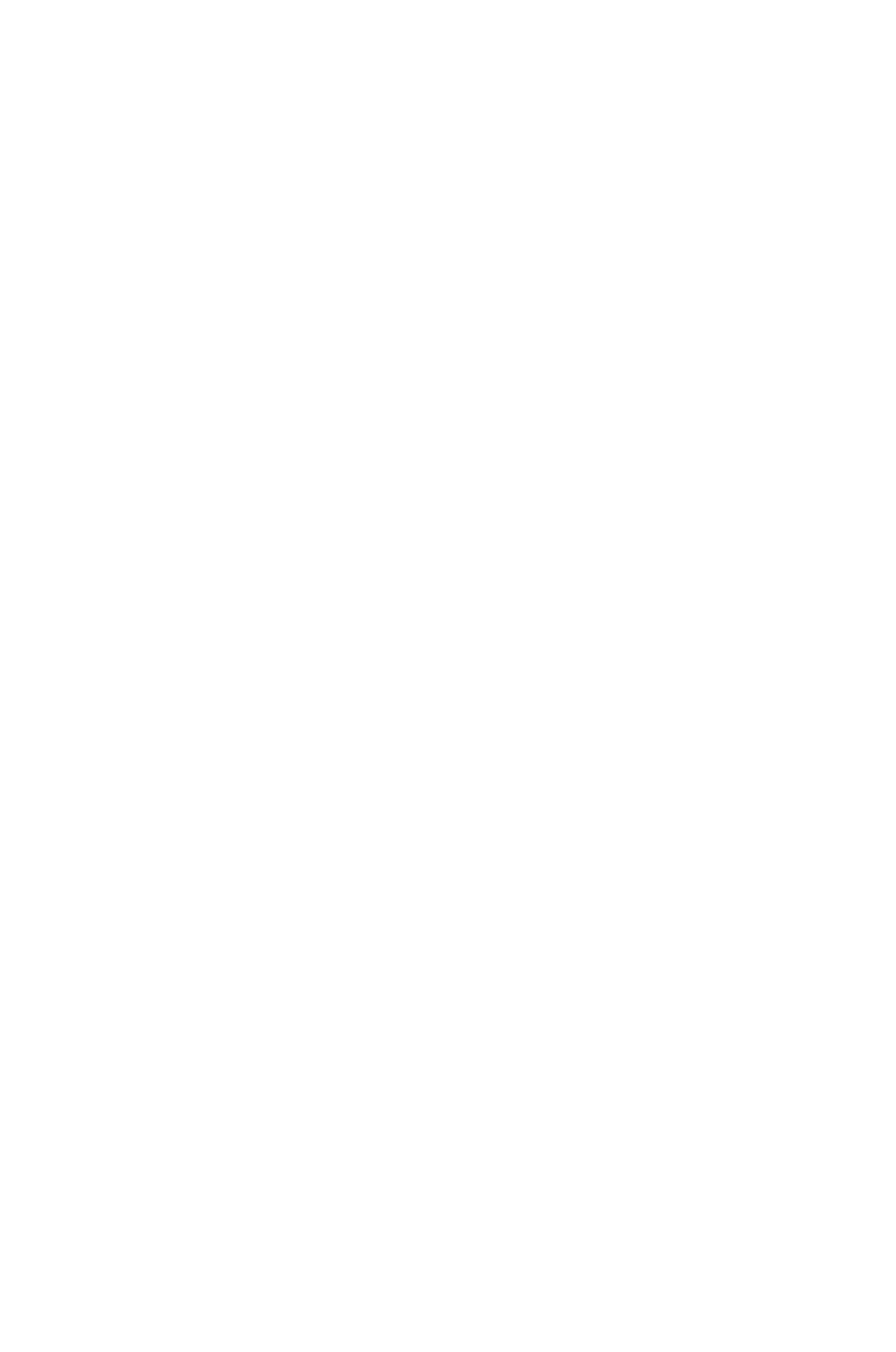# **QUESTION PRESENTED**

Whether the State of Minnesota should be preliminarily enjoined from continuing to use the same democratic system of collective bargaining that it has used for more than 45 years to enable public employees to participate in setting their employment terms.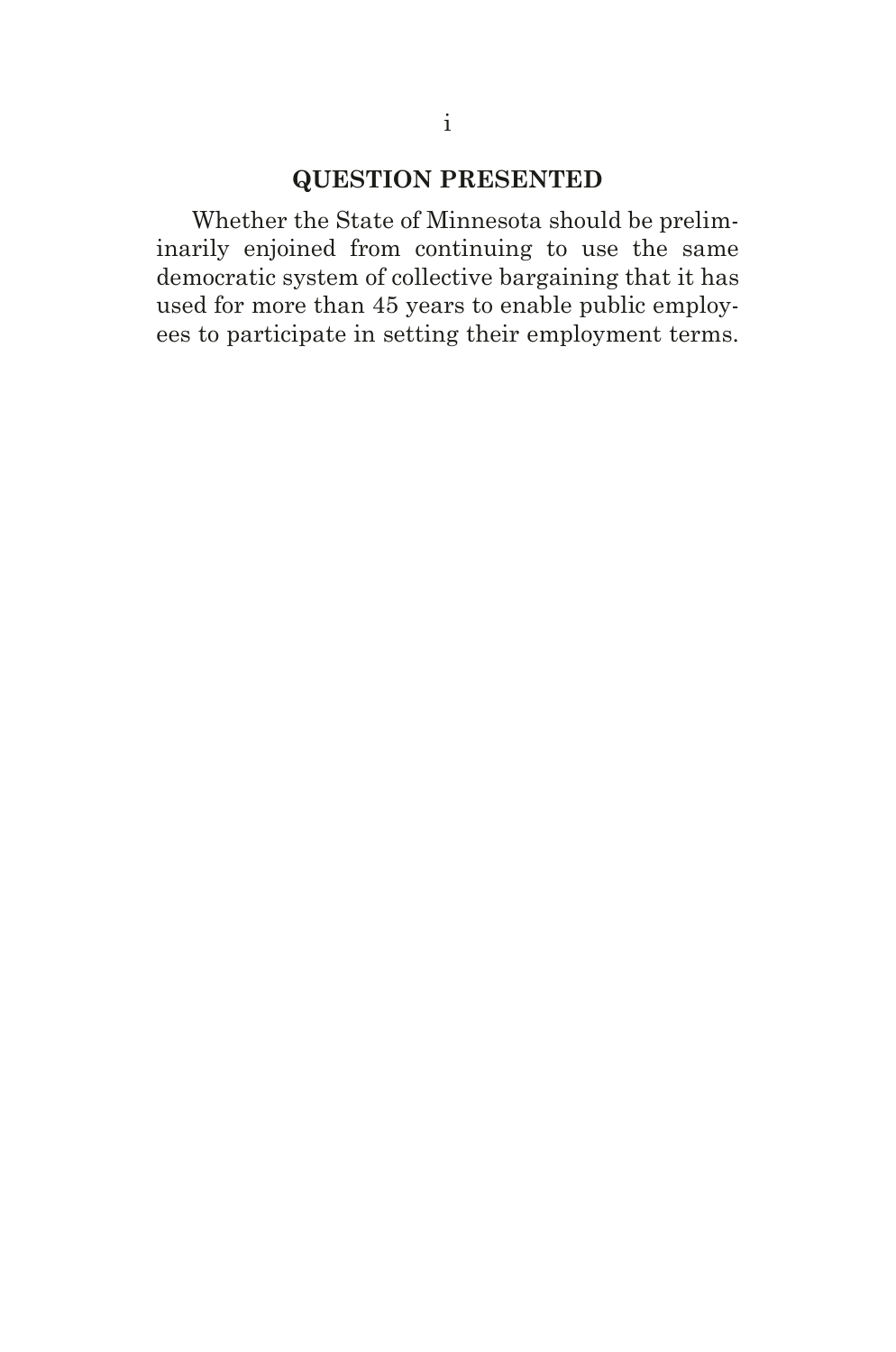# **CORPORATE DISCLOSURE STATEMENT**

Respondent Inter Faculty Organization is not a corporation. Respondent has no parent corporation, and no corporation or other entity owns any stock in respondent.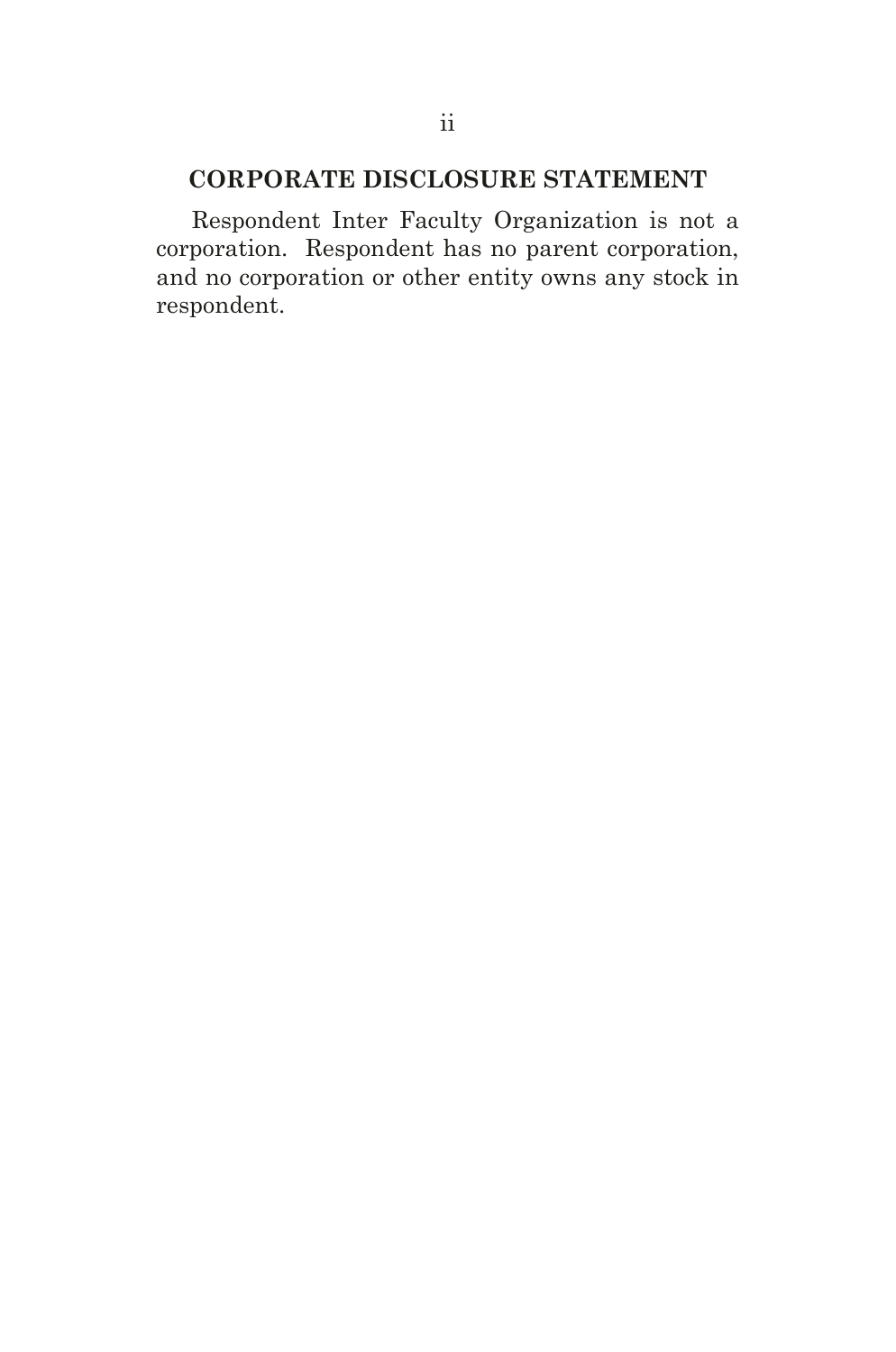# **TABLE OF CONTENTS**

|             | CORPORATE DISCLOSURE STATEMENT  ii                                                                                         |
|-------------|----------------------------------------------------------------------------------------------------------------------------|
|             |                                                                                                                            |
|             |                                                                                                                            |
| $A_{\cdot}$ |                                                                                                                            |
| $B_{\cdot}$ |                                                                                                                            |
|             | REASONS FOR DENYING THE PETITION8                                                                                          |
| L           | This Court and the Lower Courts<br>Have All Rejected Petitioner's                                                          |
|             | II. The Decision Below Is Just an                                                                                          |
|             | III. Petitioner's Challenge to Exclusive<br>Representation Is Essentially Semantic21                                       |
|             | IV. Petitioner's Arguments Run Counter to<br>this Court's Precedents About Compelled<br>Association and Compelled Speech23 |
|             |                                                                                                                            |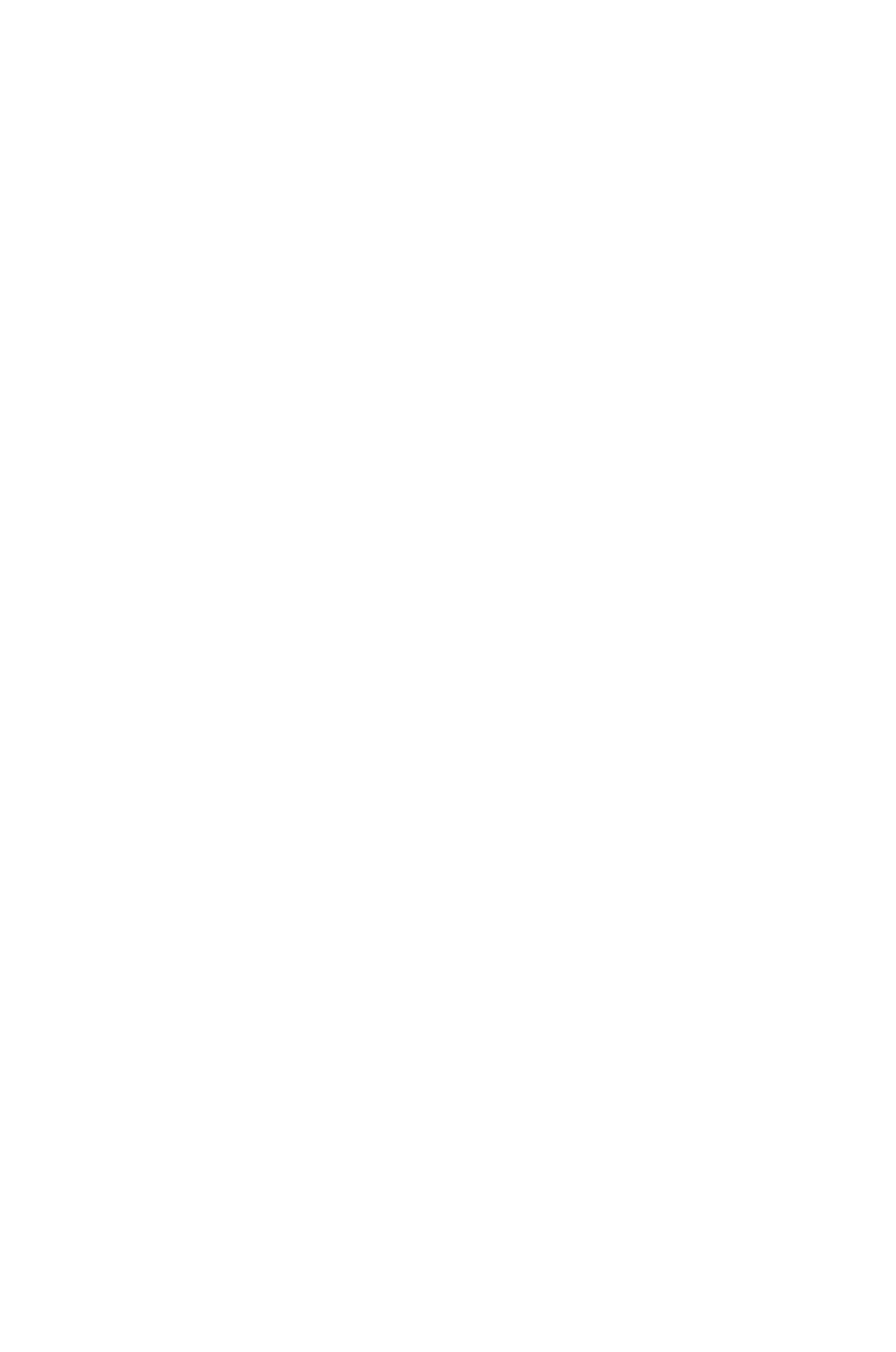# **TABLE OF AUTHORITIES**

| г<br>× |  |
|--------|--|
|--------|--|

| Benisek v. Lamone,                            |
|-----------------------------------------------|
|                                               |
| Bierman v. Dayton,                            |
| 900 F.3d 570 (8th Cir. 2018), petition for    |
|                                               |
| Board of Educ. of Westside Cmty. Sch. v.      |
|                                               |
| Boy Scouts of America v. Dale,                |
|                                               |
| D'Agostino v. Baker,                          |
| 812 F.3d 240 (1st Cir. 2016), cert. denied,   |
|                                               |
| Eisen v. State,                               |
|                                               |
| Hendrickson v. AFSCME Council 18,             |
| No. 1:18-cv-01119-JHR-LF (D. New Mexico) 16   |
| Hill v. Service Emps. Int'l Union,            |
| 850 F.3d 861 (7th Cir. 2017), cert. denied,   |
|                                               |
| Hurley v. Irish-American Gay, Lesbian and     |
| Bisexual Group of Boston,                     |
|                                               |
| Janus v. AFSCME Council 31,                   |
|                                               |
| Jarvis v. Cuomo,                              |
| 660 F. App'x 72 (2d Cir. 2016), cert. denied, |
| 12                                            |
| Knight v. Minn. Cmty. Coll. Faculty Ass'n,    |
| 571 F. Supp. 1 (D. Minn. 1982), aff'd mem.,   |
|                                               |
| Lathrop v. Donohue,                           |
|                                               |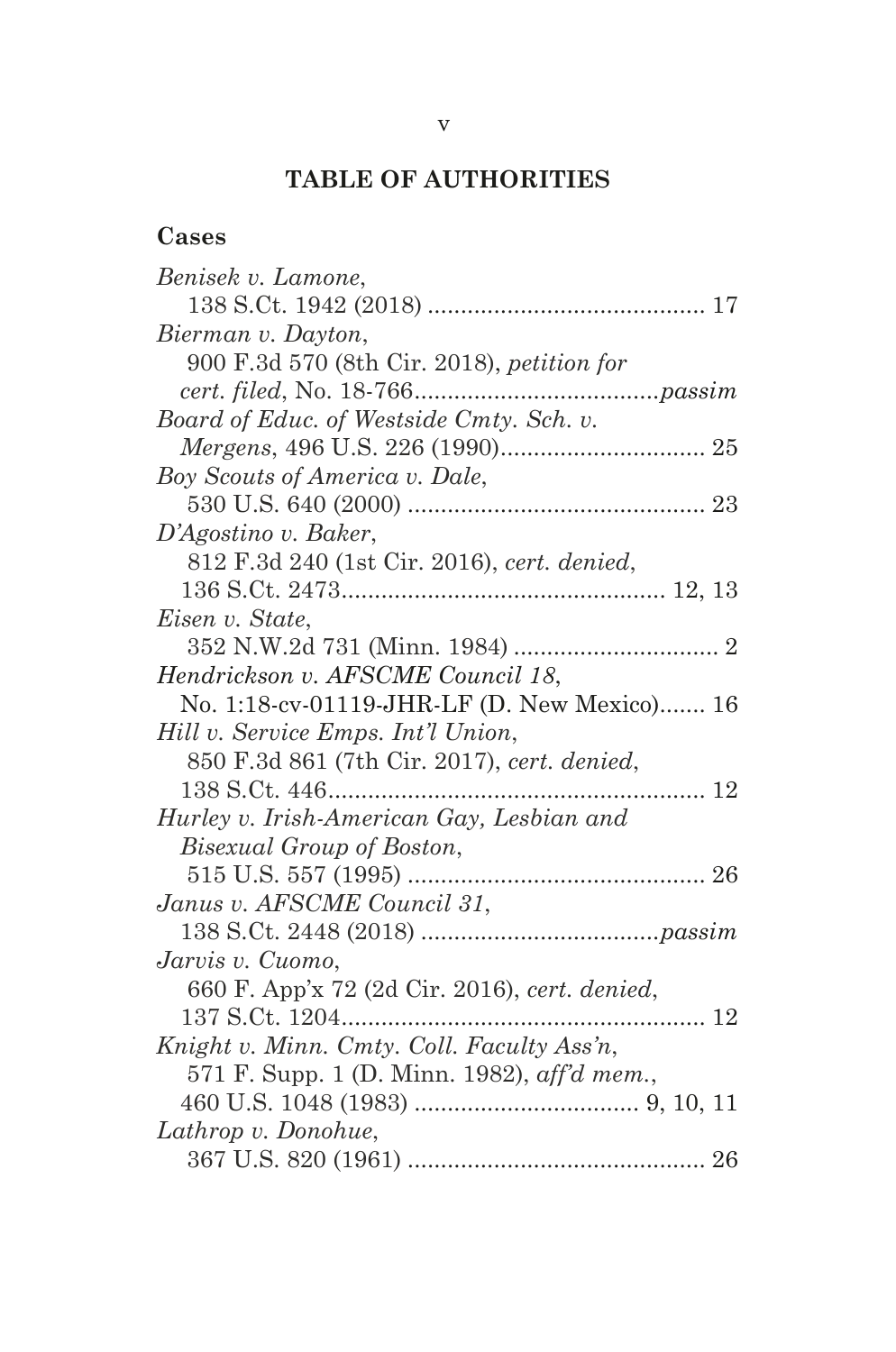# **Cases (***continued***)**

| Mentele v. Inslee,                            |
|-----------------------------------------------|
| 916 F.3d 783 (9th Cir. 2019)  12, 15          |
| Minnesota State Board for Community           |
| Colleges v. Knight,                           |
|                                               |
| Oliver v. Serv. Emps. Int'l Union Local 668,  |
|                                               |
| PruneYard Shopping Ctr. v. Robins,            |
|                                               |
| Reisman v. Associated Faculties,              |
| 356 F. Supp. 3d 173 (D. Me. 2018),            |
| appeal pending, No. 18-2201 (1st Cir.)  15    |
| Rumsfeld v. Forum for Academic &              |
| Institutional Rights, Inc. (FAIR),            |
|                                               |
| Smith v. Arkansas State Highway Emps.,        |
|                                               |
| Steele v. Louisville & N.R. Co.,              |
| 323 U.S. 192 (1944)                           |
| Thompson v. Marietta Educ. Ass'n,             |
| No. 2:18-cv-00628-MHW-CMV, ECF No. 52         |
| (S.D. Ohio Jan. 14, 2019)  15, 16             |
| Univ. of Texas v. Camenisch,                  |
|                                               |
| Wash. State Grange v. Wash. State             |
| Republican Party,                             |
|                                               |
| West Virginia Board of Education v. Barnette, |
|                                               |
| Winter v. Nat. Res. Def. Council, Inc.,       |
|                                               |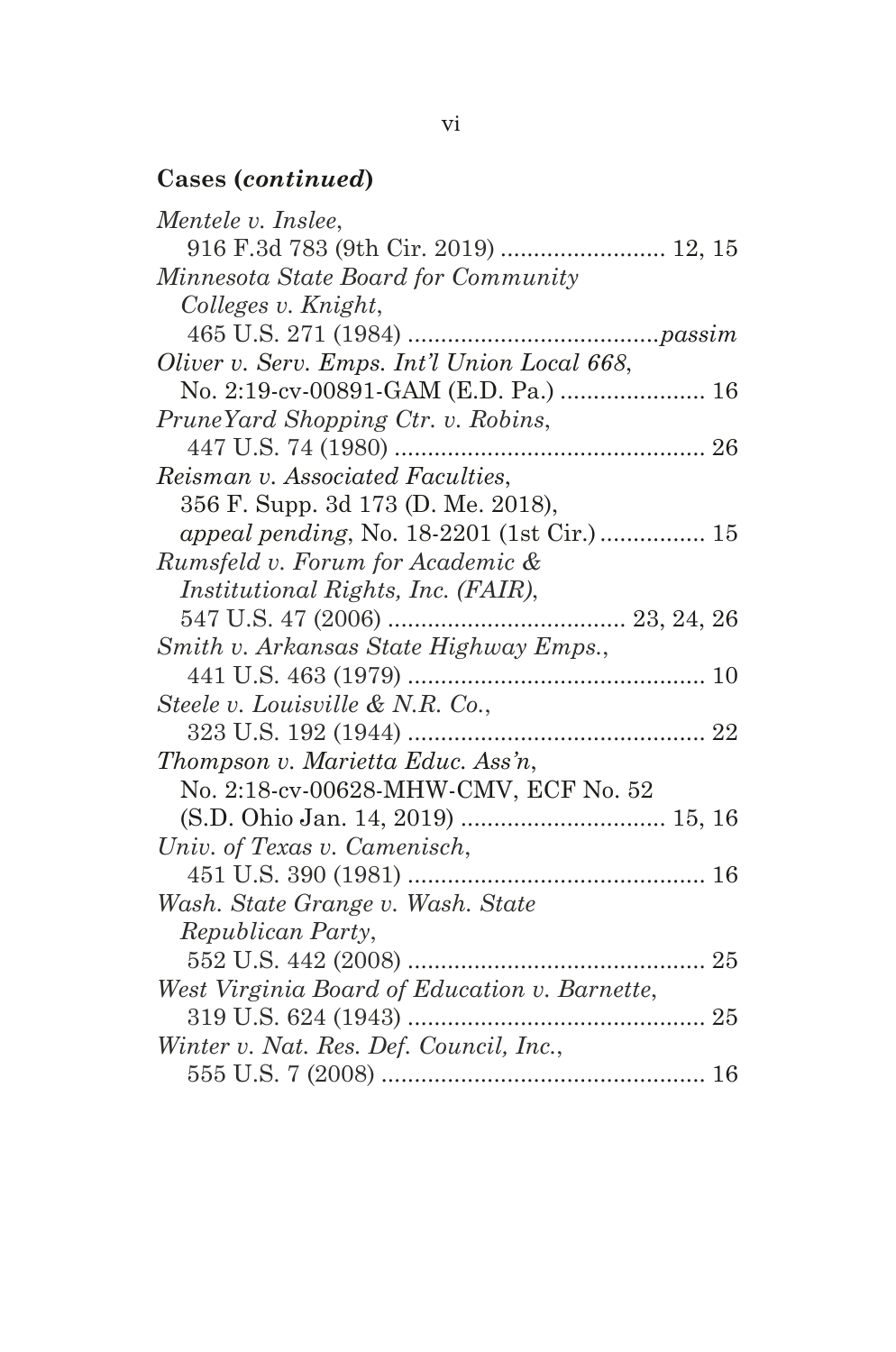#### vii

# **Statutes**

| Minn. Stat. §179A.03, subd. 8  21, 22, 24 |  |
|-------------------------------------------|--|
|                                           |  |
|                                           |  |
|                                           |  |
|                                           |  |
|                                           |  |
|                                           |  |
|                                           |  |
|                                           |  |
|                                           |  |

# **Other Authorities**

| House Rep. No. 1147 (1935), reprinted in     |  |
|----------------------------------------------|--|
| 2 Leg. Hist. of the National Labor Relations |  |
|                                              |  |
| Sen. Report No. 573 (1935), reprinted in $2$ |  |
|                                              |  |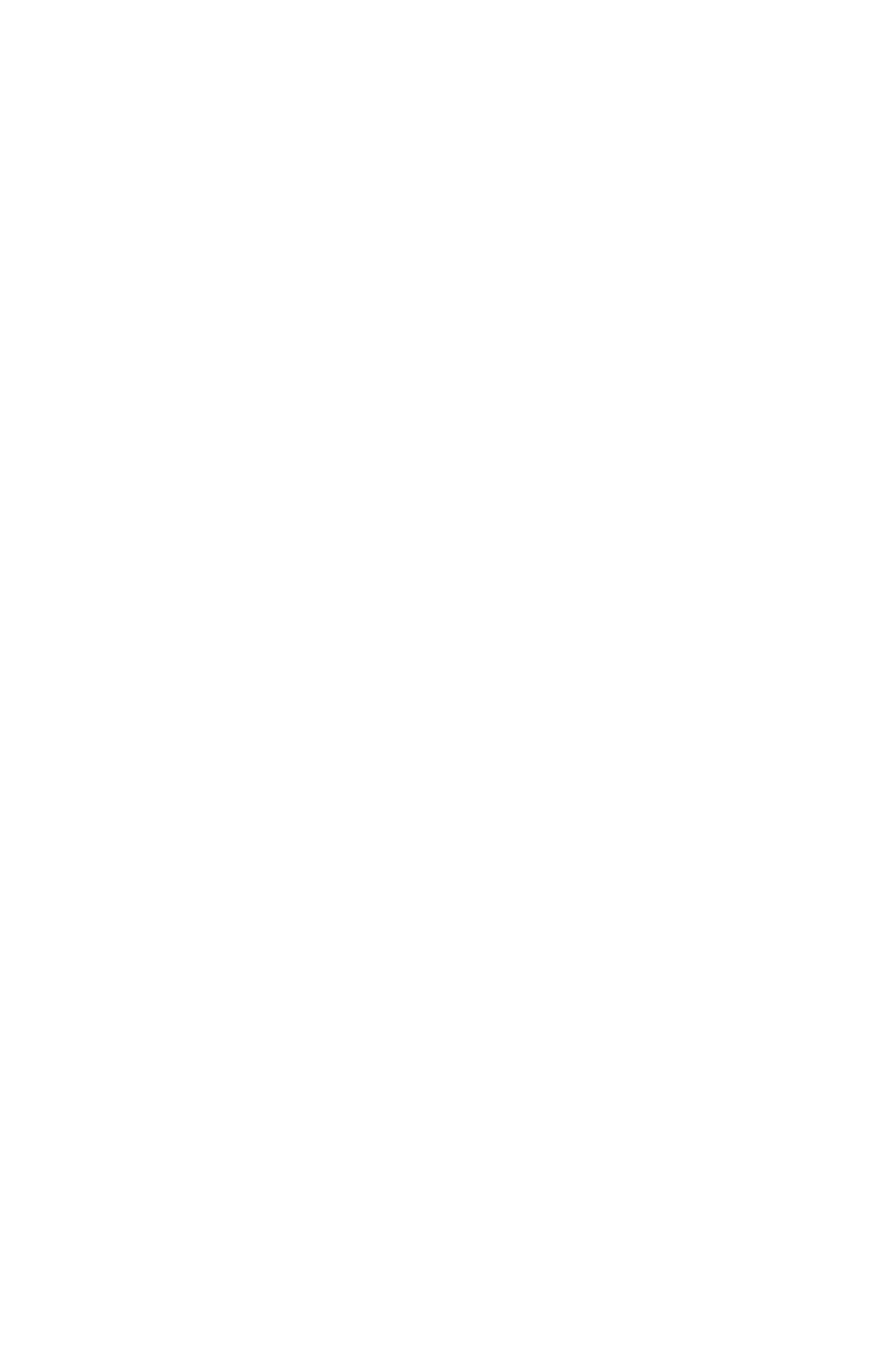#### **STATEMENT OF THE CASE**

#### **A. Background**

# **1.** *Minnesota's democratic system of public employee representation*

Minnesota adopted its Public Employment Labor Relations Act (PELRA) in 1971 to "promote orderly and constructive relationships between all public employers and their employees." Minn. Stat. §179A.01(a). The Legislature found that "granting public employees certain rights to organize and choose freely their representatives" would "best accomplish[]" the State's goals, including "minimizing … and providing for the[] resolution" of "disputes between the public employer and its employees." *Id.* §179A.01(c).

PELRA establishes an exclusive-representative system in which the public employer negotiates with a single representative democratically elected by the majority of the workers in each bargaining unit to fix unit-wide contract terms. *See id.* §§179A.06, subds. 2, 5, 179A.07, subd. 2. The Minnesota Legislature's choice to use this system reflects the essentially universal judgment by Congress and state legislatures about how best to structure collective bargaining systems.1 The federal government, about 40 states, the District of Columbia, and Puerto Rico all authorize

<sup>1</sup> *See, e.g.,* House Rep. No. 1147 (1935), *reprinted in* 2 Leg. Hist. of the National Labor Relations Act 3070 (1935) ("There cannot be two or more basic agreements applicable to workers in a given unit; this is virtually conceded on all sides."); Sen. Report No. 573 (1935), *reprinted in* 2 Leg. Hist. of the NLRA 2313 (1935) ("[T]he making of agreements is impracticable in the absence of majority rule.").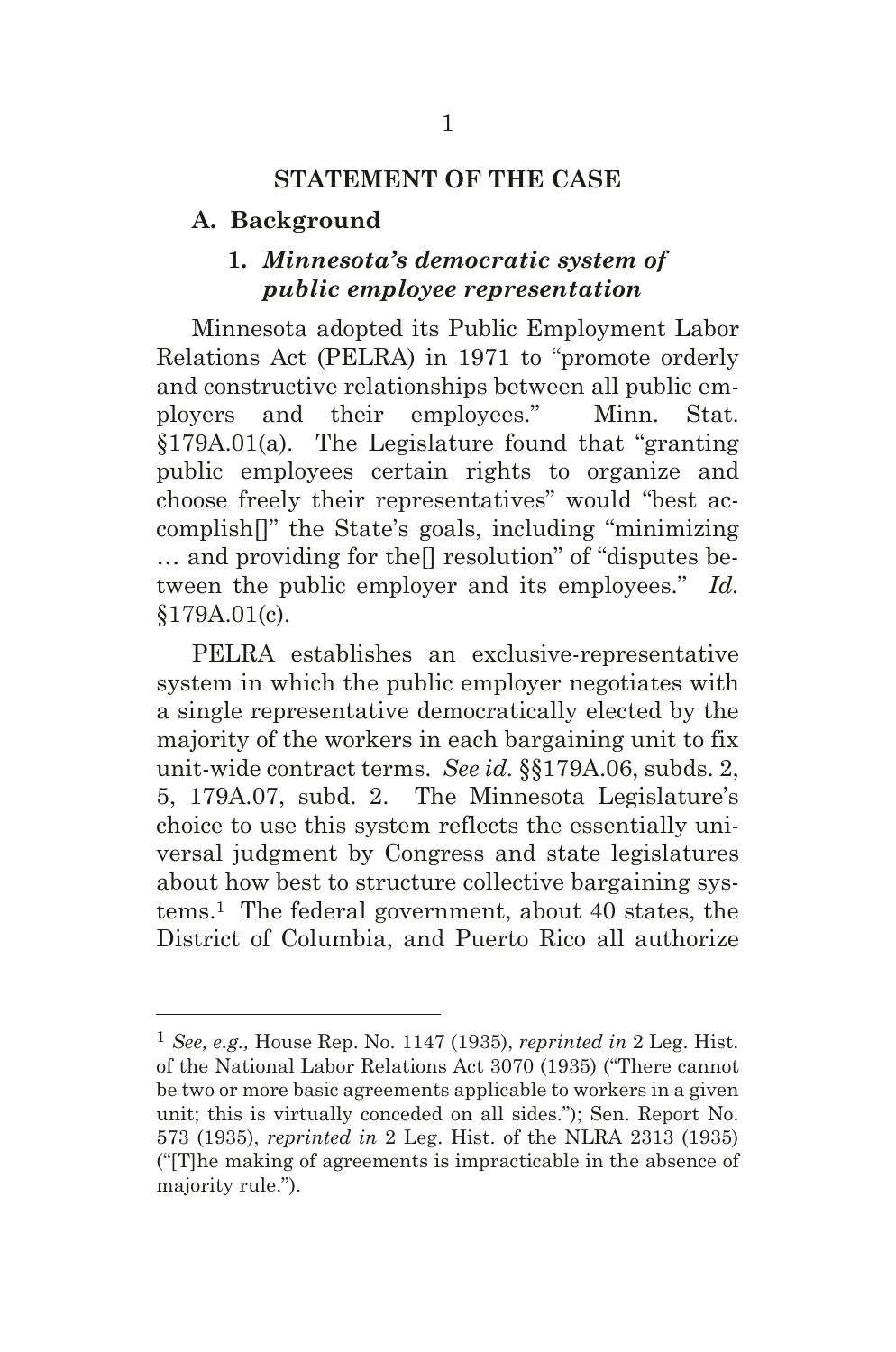collective bargaining for at least some public employees through an exclusive-representative system based on majority rule. *See* D.Ct. ECF No. 35 at 7. The National Labor Relations Act and Railway Labor Act also adopt exclusive-representative systems. *See* 29 U.S.C. §159; 45 U.S.C. §152, Fourth.

# **2.** *The Inter Faculty Organization*

Faculty members at the seven Minnesota State university campuses have democratically elected an independent union, the Inter Faculty Organization ("IFO"), to serve as the PELRA representative of the nearly 4,000-member faculty bargaining unit. Pet. App. 4; D.Ct. ECF No. 33-1; ECF No. 29 at ¶8. The IFO represents the bargaining unit in negotiations with the Board of Trustees of the Minnesota State Colleges and Universities ("Board"), which administers the seven-university system. D.Ct. ECF No. 29 at ¶10.

# **3.** *The robust rights of individual employees under PELRA*

Faculty members are not required to become members of the IFO. Minn. Stat. §179A.06, subd. 2. Rather, PELRA protects public employees' right not to join any union or to join or support other labor organizations. *Id.* Further, employees are entitled, regardless of union membership status, to the IFO's fair representation. *See Eisen v. State*, 352 N.W.2d 731, 735 (Minn. 1984). After this Court's decision in *Janus v. AFSCME, Council 31*, 138 S.Ct. 2448 (2018), faculty who are not union members need not pay any money to the IFO.

PELRA also protects employees' right to "express or communicate a view, grievance, complaint, or opinion on any matter related to the conditions or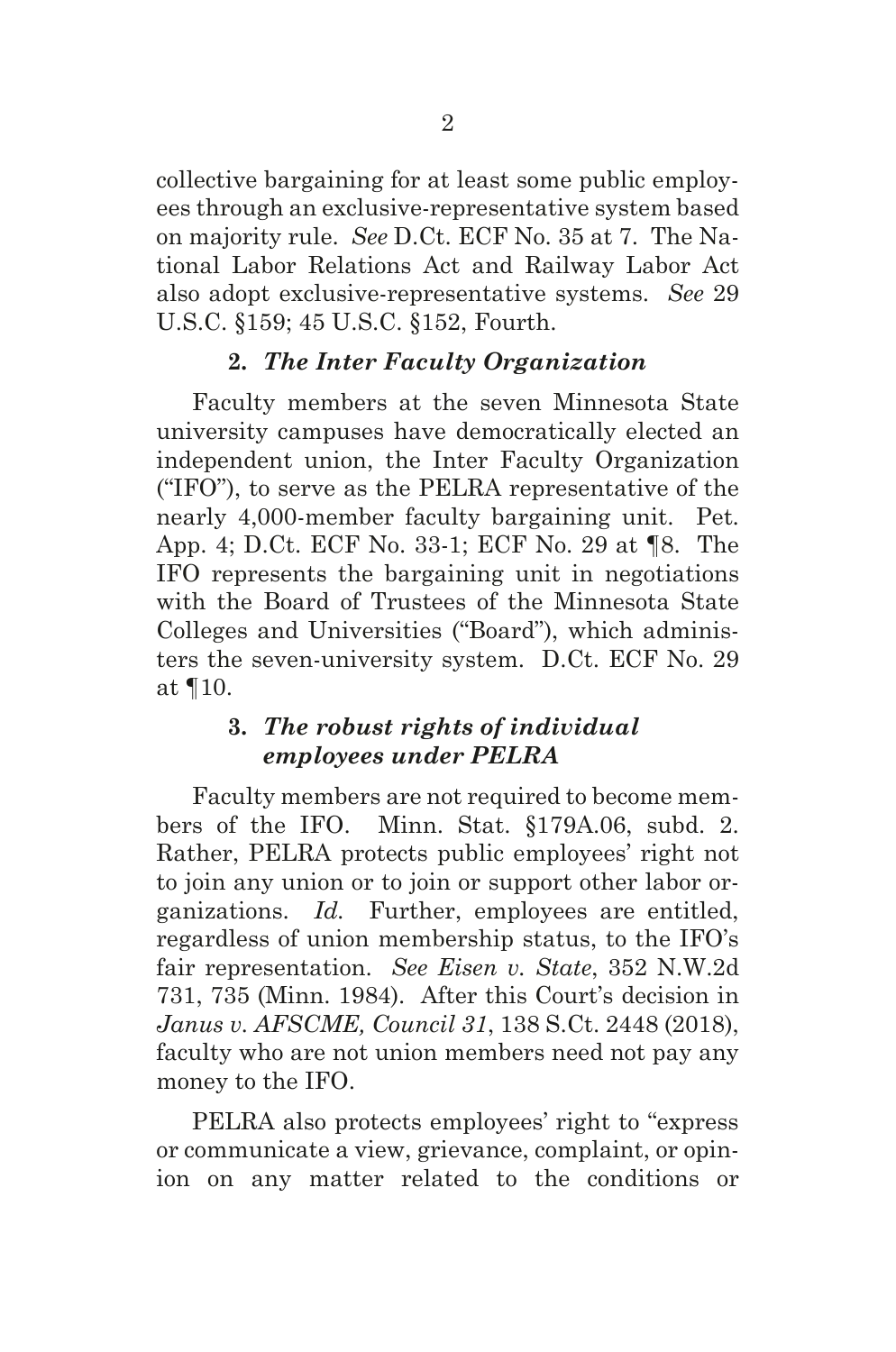compensation of public employment," so long as the communication does not interfere with employees' performance of their duties or circumvent the PELRA rights of the exclusive representative. Minn. Stat. §179A.06, subds. 1, 2.

For professional employees, such as university faculty, PELRA also creates a process in which the employees' democratically elected representative and their employer "meet and confer" about "policies and other matters" outside the scope of collective bargaining negotiations. *Id.* §§179A.06, subd. 4, 179A.07, subd. 3. University faculty are also free to communicate individually with their employers about the same policies and matters covered in formal meet-and-confer sessions. *Id.* §179A.07, subd. 4.

# **4.** *Petitioner's vigorous exercise of her individual rights under PELRA*

Petitioner Kathleen Uradnik, a tenured professor at St. Cloud State University, has been in the IFOrepresented faculty bargaining unit for about 20 years. Pet. App. 3. Petitioner, who has never been an IFO member, has long been a vocal critic of the IFO and attempted to launch a rival organization. D.Ct. ECF No. 31 at ¶¶3, 11; ECF No. 32 at ¶19; ECF No. 29 at ¶44; ECF No. 29-2 at 39-40.

The University administration maintains an "open door" policy, allowing any faculty member to communicate with the administration on any matter. D.Ct. ECF No. 32 at ¶¶12-17; ECF No. 34 at ¶7; ECF No. 29 at ¶49. Petitioner regularly takes advantage of this policy, expressing her views to administrators about teaching loads, enrollment, recruitment, and many other issues. D.Ct. ECF No. 34 at ¶8; ECF No. 31 at ¶¶7-9, 12; ECF No. 32 at ¶18; ECF No. 30 at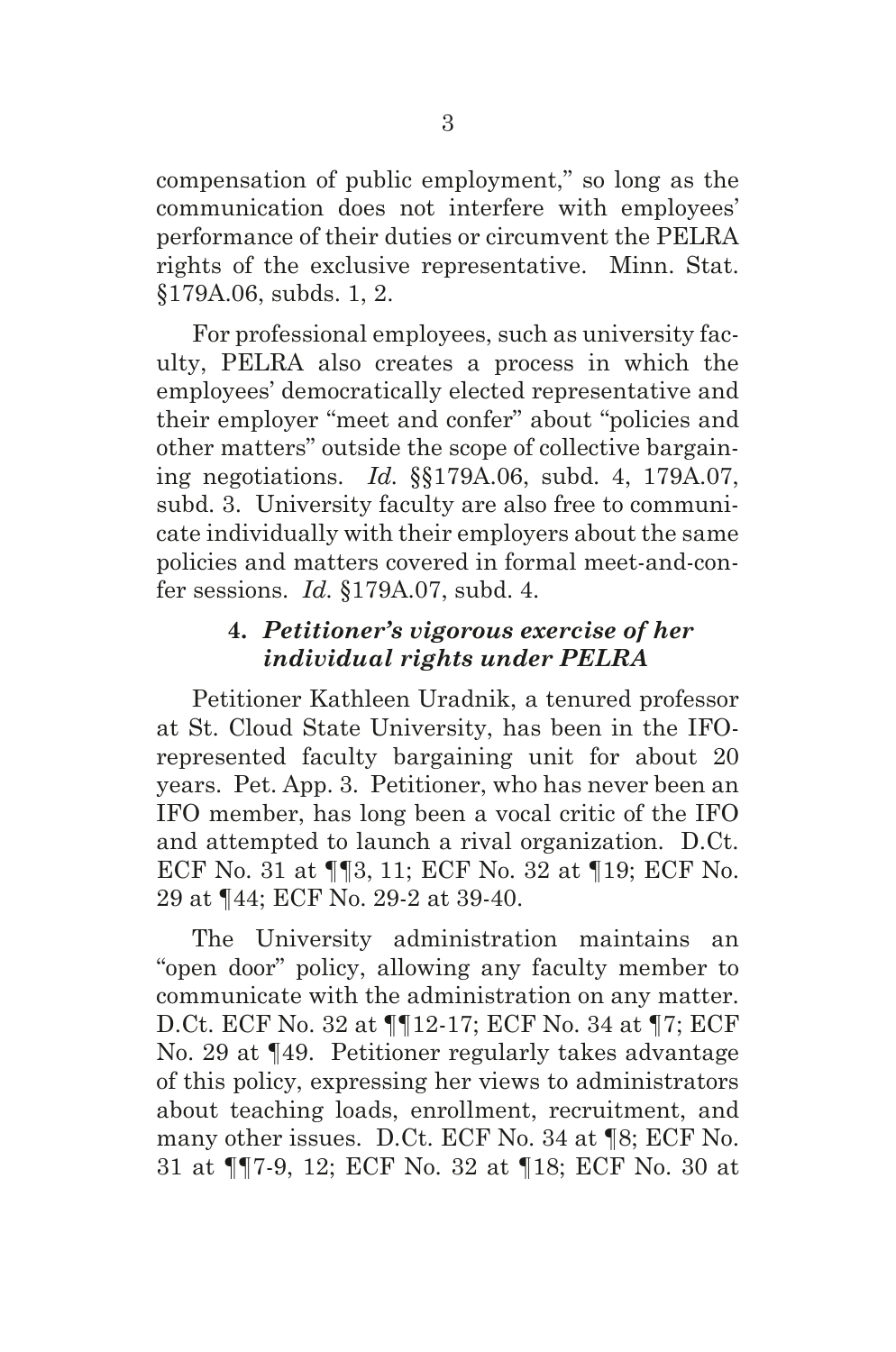¶¶3-7. Petitioner's disagreements with the IFO and its views are well known on campus. Faculty and administrators alike understand that, while the IFO serves as the unit's democratically elected PELRA representative, not all individual faculty members particularly petitioner—necessarily agree with the IFO's positions. D.Ct. ECF No. 32 at ¶¶20-22; ECF No. 31 at ¶¶10-11; ECF No. 28 at ¶¶9-10.

Petitioner's outspoken criticism of the IFO has not affected her employment conditions. She received tenure and promotions on a typical schedule, chaired her department and served on several committees, directed the University's prelaw program, and regularly received professional development funds. D.Ct. ECF No. 31 at ¶¶4-6, 15; ECF No. 34 at ¶¶4, 6, 11.

#### **B. Proceedings Below**

# **1.** *Petitioner's lawsuit and preliminary injunction motion*

Petitioner filed this lawsuit against Minnesota officials and the IFO in July 2018. Pet. App. 16-32. Her complaint alleges that, notwithstanding the absence of any membership or fee requirement, and notwithstanding petitioner's frequent and well-known criticism of the union, the State's recognition of the IFO as the democratically elected PELRA representative for her bargaining unit purportedly compels her to associate with the IFO and compels her to speak (by attributing the union's speech to her) in violation of the First Amendment. Pet. App. 28 (¶¶51-53). Her complaint further alleges that the IFO's role in the meet-and-confer process purportedly results in discrimination against petitioner in violation of the First Amendment. Pet. App. 29 (¶¶61-62).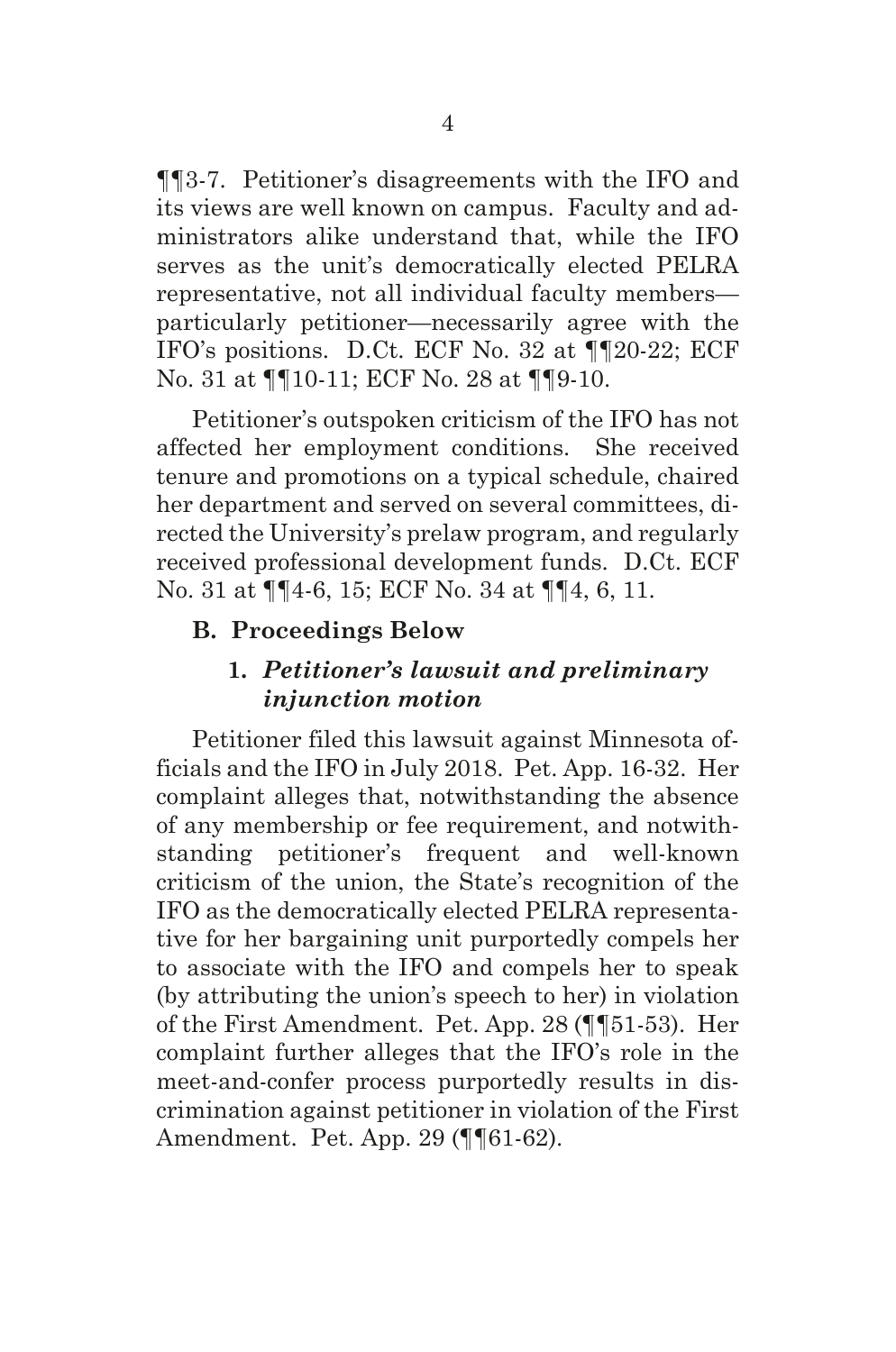Petitioner moved for a preliminary injunction based solely on her compelled-association and compelled-speech claims, seeking to enjoin the State from continuing to recognize the IFO "as her representative and allowing it to speak on her behalf." Pet. App. 3. The only evidence petitioner submitted to support her motion was her own short declaration and a copy of the collective bargaining agreement. In her declaration, petitioner listed various IFO positions with which she disagrees and asserted that the IFO's speech "is imputed to [her]" and that she is "restricted from speaking on [her] own behalf or petitioning the government on [her] own behalf by virtue of the Union's designation as [her] exclusive bargaining agent." Pet. App. 35-36 (¶¶10, 22).

In opposition to the preliminary injunction motion, respondents presented evidence that petitioner had never been restricted from speaking and, indeed, had been a vocal critic of the IFO for 20 years. *See supra* pp. 3-4*.* Respondents also presented evidence that the IFO, University administrators, and the rest of the campus understand that petitioner does not agree with the IFO. *See supra* p. 4. Finally, respondents presented evidence, including expert testimony, that the exclusive-representation model of collective bargaining is the only collective bargaining model that has proven to be successful in the United States and best fosters workplace democracy and harmonious labor relations. D.Ct. ECF No. 35 at ¶¶4-16; *see also* D.Ct. ECF No. 26 at 32-39.

Petitioner offered no evidence in rebuttal and conceded in her reply brief that she is not "restrained from speaking." D.Ct. ECF No. 36 at 7-8.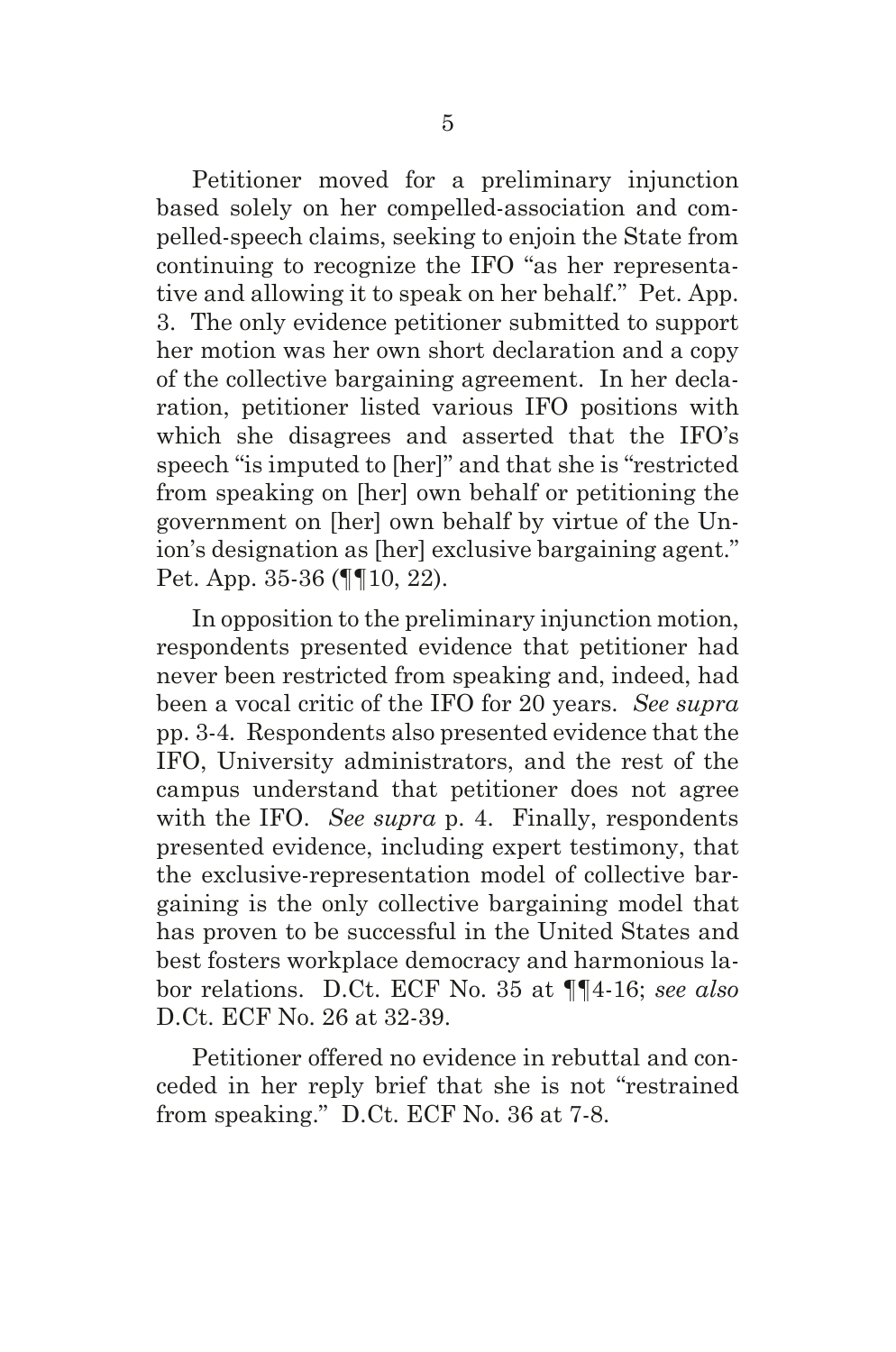### **2.** *The district court's denial of a preliminary injunction*

The district court (Hon. Paul A. Magnuson) denied petitioner's motion for a preliminary injunction. Pet. App. 3-13. The district court found that petitioner was "not required to pay fees, attend meetings, endorse the union, or take any other direct actions against her will." Pet. App. 8. The district court further found that petitioner's "lack of [IFO] membership has not harmed her career," and that she has "been able to speak to [University] administrators freely, without having to rely on the IFO to do so for her." Pet. App. 11-12.

The district court concluded that petitioner was not likely to succeed on the merits of her compelledspeech claim because, "[a]lthough the IFO is speaking on behalf of … faculty …. [t]he IFO speaks for the collective, and not for individual members; those individuals may speak their mind freely and speak to their public employer on their behalf." Pet. App. 8. The district court also reasoned that petitioner's argument that she was nonetheless being compelled to speak was inconsistent with the reasoning of *Minnesota State Board for Community Colleges v. Knight*, 465 U.S. 271 (1984), and *Bierman v. Dayton*, 900 F.3d 570 (8th Cir. 2018), *petition for cert. filed*, No. 18-766.

The district court further reasoned that *Janus* did not support petitioner's compelled-speech argument because *Janus* addressed only a requirement that nonmembers pay union fees. Pet. App. 7-8. The district court noted this Court's statement that it was "not disputed that the State may require that a union serve as exclusive bargaining agent for its employees" and that the Court "simply [drew] the line at allowing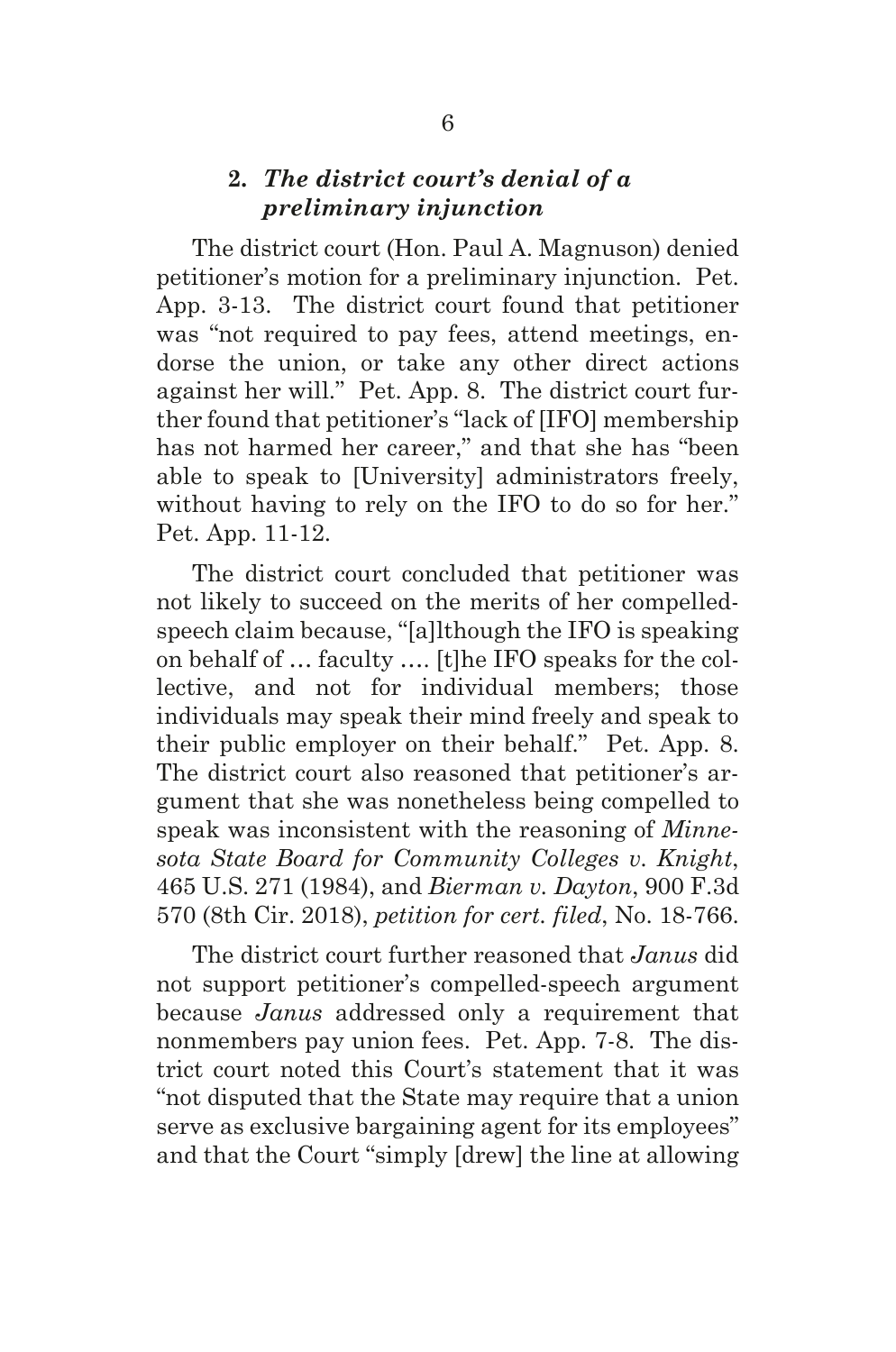the government to … require all employees to support the union …." Pet. App. 7 (quoting *Janus*, 138 S.Ct. at 2478).

Likewise, the district court concluded that petitioner was not likely to succeed on her claim that she is being compelled to associate with the IFO because her "compelled-association argument is virtually identical to the arguments *Knight* and *Bierman* rejected." Pet. App. 11.

The district court also concluded that, even if petitioner could show an infringement of her First Amendment rights, PELRA would satisfy "exacting scrutiny." Pet. App. 8-9. The district court reasoned that PELRA serves "compelling state interest[s]" and that the exclusive-representative system "is likely the least restrictive means possible" for achieving those interests. Pet. App. 9-10.

Finally, the district court concluded that petitioner had not established the other necessary requirements for a preliminary injunction, *i.e.*, that she would suffer "irreparable harm" before a merits decision and that the "balance of equities and public interest" favored interim relief. Pet. App. 11-12.

# **3.** *The Eighth Circuit's summary affirmance*

Petitioner appealed the denial of her preliminary injunction motion to the Eighth Circuit. Prior to the submission of merits briefs, however, petitioner asked the court of appeals to summarily affirm the ruling below. Mot. for Summary Affirmance (Oct. 4, 2018). Although petitioner had argued to the district court that her compelled-speech claim was not controlled by *Bierman* because that case addressed only a compelled-association claim, she informed the court of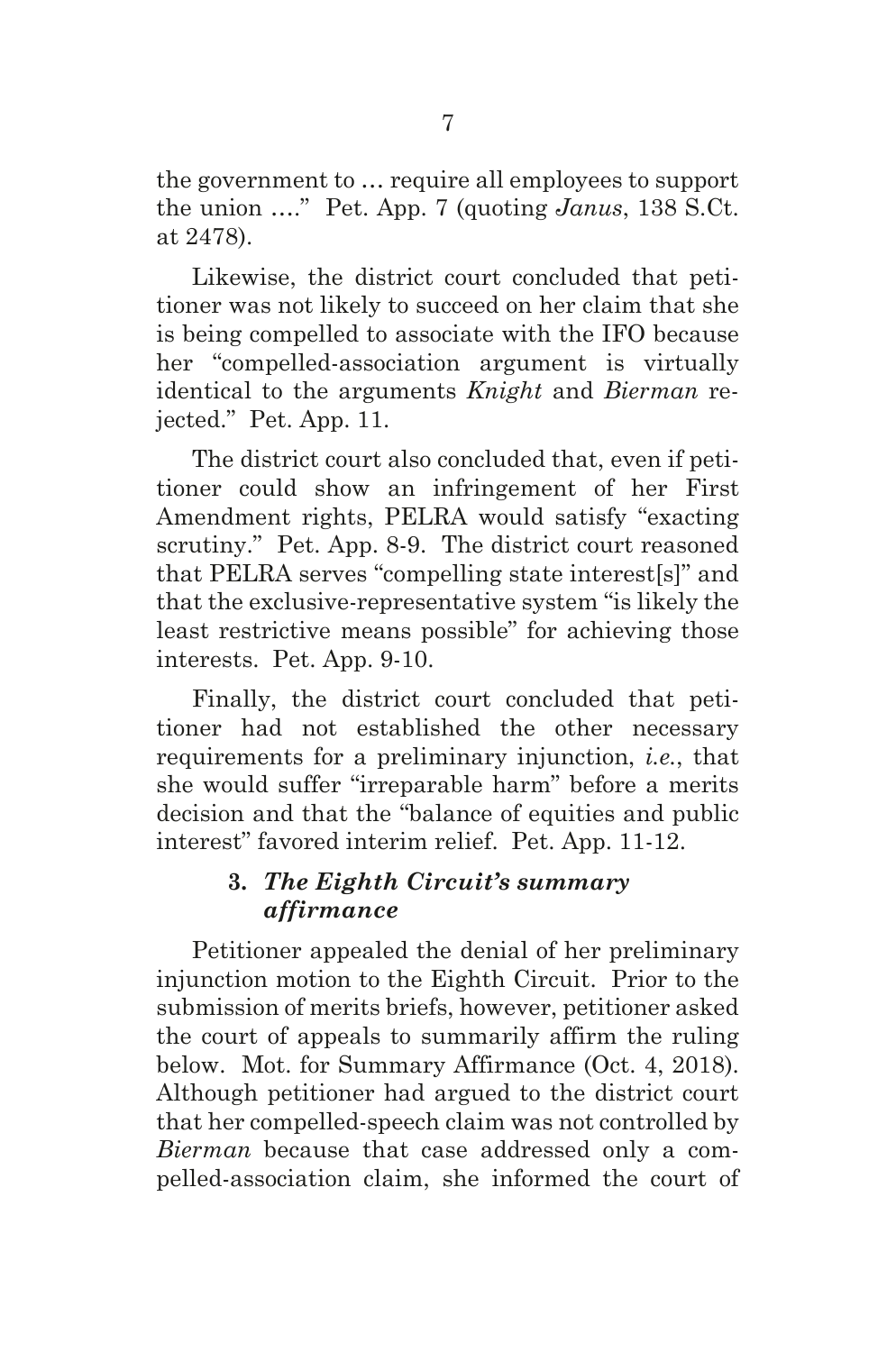appeals that *Bierman* had "ruled definitively on the questions she raises." *Id.* at 1, 4 n.2. The Eighth Circuit issued a two-paragraph summary affirmance, "agree[ing] with the district court that [petitioner] cannot show a likelihood of success." Pet. App. 2.

# **REASONS FOR DENYING THE PETITION**

The petition is not worthy of this Court's review. The lower courts are unanimous in rejecting petitioner's argument that exclusive-representative collective bargaining, by itself, compels expressive association or speech in violation of the First Amendment. Those rulings follow from this Court's decision in *Minnesota State Board v. Knight,* which concerned the same statute at issue here. The petition does not ask this Court to overrule *Knight* or contend that there is a special justification for abandoning *stare decisis*. In any event, there is certainly no good reason to grant review of the interlocutory decision below, which concerned only a preliminary injunction motion. The petition also should be denied because petitioner's legal challenge to the state statute is so narrow as to be essentially semantic and because petitioner's arguments find no support in this Court's precedents about compelled expressive association and compelled speech outside the collective bargaining context.

# **I. This Court and the Lower Courts Have All Rejected Petitioner's Argument**

# **1.** *This Court's decision in* **Knight** *forecloses petitioner's claims*

Petitioner claims that the IFO's status as exclusive representative for her bargaining unit "compels [her] to associate with" the IFO in violation of the First Amendment. Pet. App. 28 (¶¶51-52). But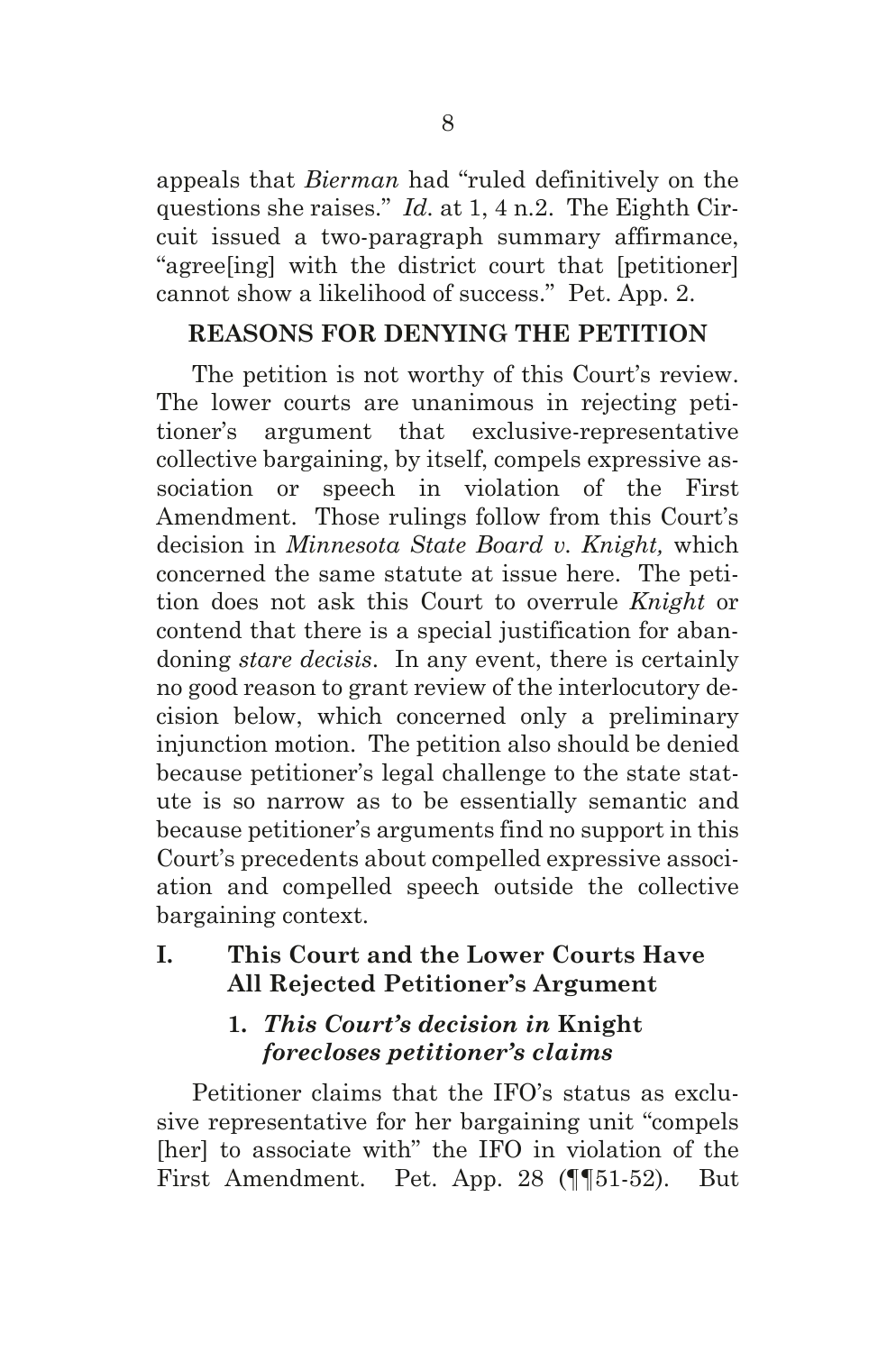PELRA does not require petitioner to do anything: she does not have to join or support the IFO or endorse its positions. She may freely express her own views, communicate directly with her employer about employment-related issues, and form or join any group she likes, as she has in fact done. *See supra* pp. 3-4. Petitioner also claims that the State "attributes the [IFO's] speech and petitioning" to her in violation of the First Amendment. Pet. App. 28 (¶¶51, 53). But neither her employer nor reasonable outsiders would believe that all bargaining-unit workers, particularly nonmembers, necessarily agree with a union representative's positions. *See supra* p. 4.

This Court already recognized in *Minnesota State Board v. Knight*, 465 U.S. at 288-90, that PELRA does not infringe the First Amendment rights of individuals in a faculty bargaining unit. In the *Knight* litigation, community college instructors who had opted not to join the faculty union challenged the same provisions of PELRA that petitioner challenges now. A three-judge district court rejected a First Amendment challenge to the use of exclusive representation for the "meet-and-negotiate" process, and this Court summarily affirmed that decision. *Knight v. Minn. Cmty. Coll. Faculty Ass'n*, 571 F. Supp. 1, 5- 7 (D. Minn. 1982), *aff'd mem.*, 460 U.S. 1048 (1983). The district court invalidated the use of exclusive representation for the "meet-and-confer" process, and this Court reversed that ruling after plenary review. *Minn. State Bd. v. Knight*, 465 U.S. at 292.

The *Knight* Court began its analysis by recognizing that the meet-and-confer process, like the meetand-negotiate process, is not a "forum" to which there is any First Amendment right of access, and that the dissenting instructors had no constitutional right "to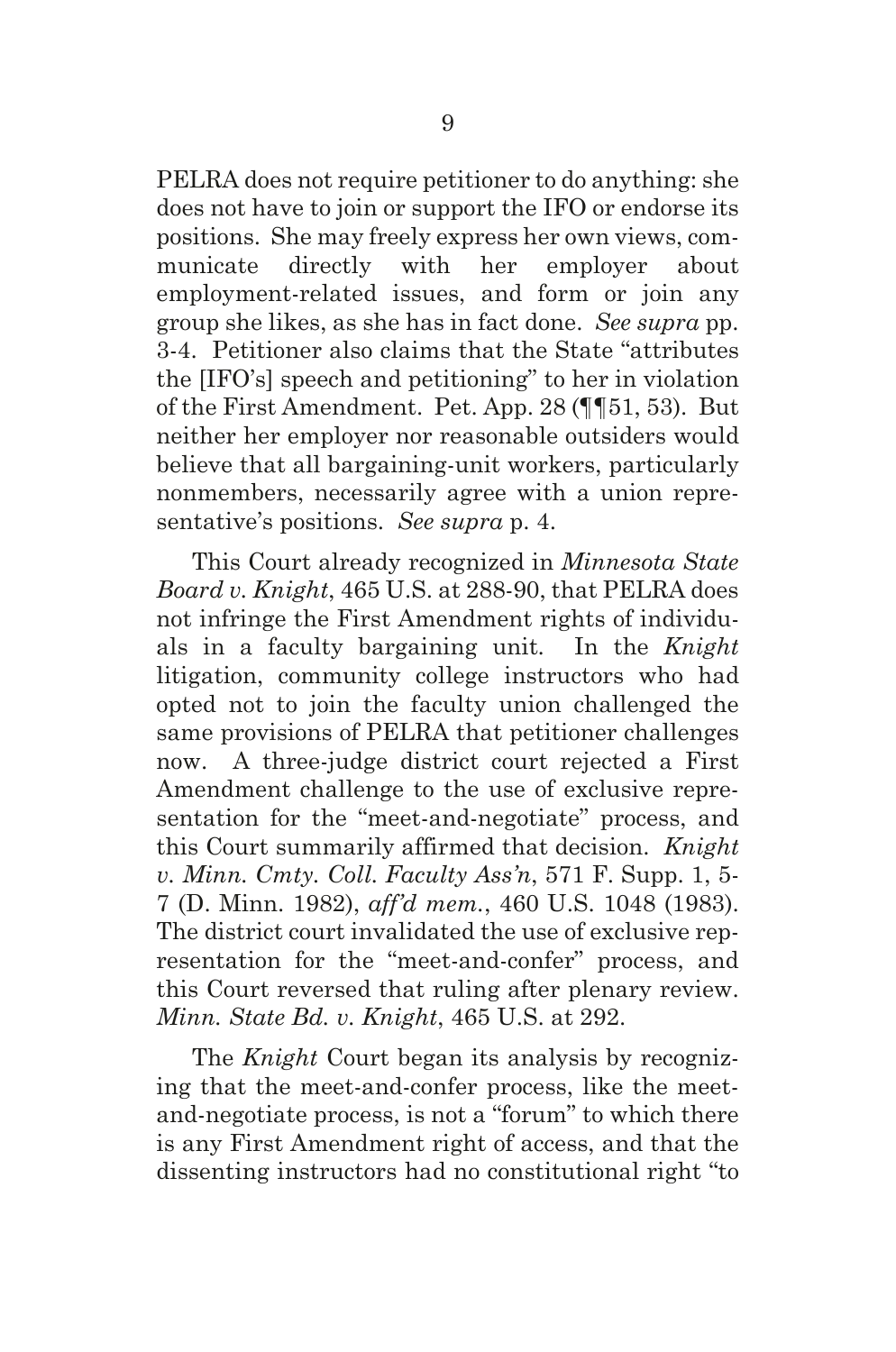force the government to listen to their views." 465 U.S. at 280-83. The government, therefore, was "free to consult or not to consult whomever it pleases." *Id.* at 285; *see also Smith v. Arkansas State Highway Emps.*, 441 U.S. 463, 464-66 (1979) (government did not violate speech or associational rights of union supporters by accepting grievances filed by individual employees while refusing to recognize union's grievances).

The *Knight* Court went on to consider whether PELRA violated those First Amendment rights that the instructors *could* properly assert—namely, the right to speak and the right to "associate or not to associate." 465 U.S. at 288. The Court concluded that PELRA's use of exclusive representation for the meetand-confer process did not infringe on the dissenting instructors' speech rights because, while the exclusive representative's status "amplifie[d] its voice in the policymaking process," that amplification was "inherent in government's freedom to choose its advisers" and did not "impair[] individual instructors' constitutional freedom to speak." *Id.*<sup>2</sup>

Contrary to petitioner's assertion that *Knight* gave "zero consideration" to compelled association, Pet. 10- 13, this Court did consider that issue. The district court had ruled that restricting participation in meet-

<sup>2</sup> Justice Stevens' dissent in *Knight* expressed concern with a PELRA provision that appeared to allow instructors to communicate individually with their employers only if the communication was "part of the employee's work assignment." 465 U.S. at 302 (Stevens, J., dissenting). After *Knight*, PELRA was amended to provide that it does not restrict postsecondary employees and employers from communicating about "policies and matters" that are subject to the meet-and-confer process. Minn. Stat. §179A.07, subd. 4.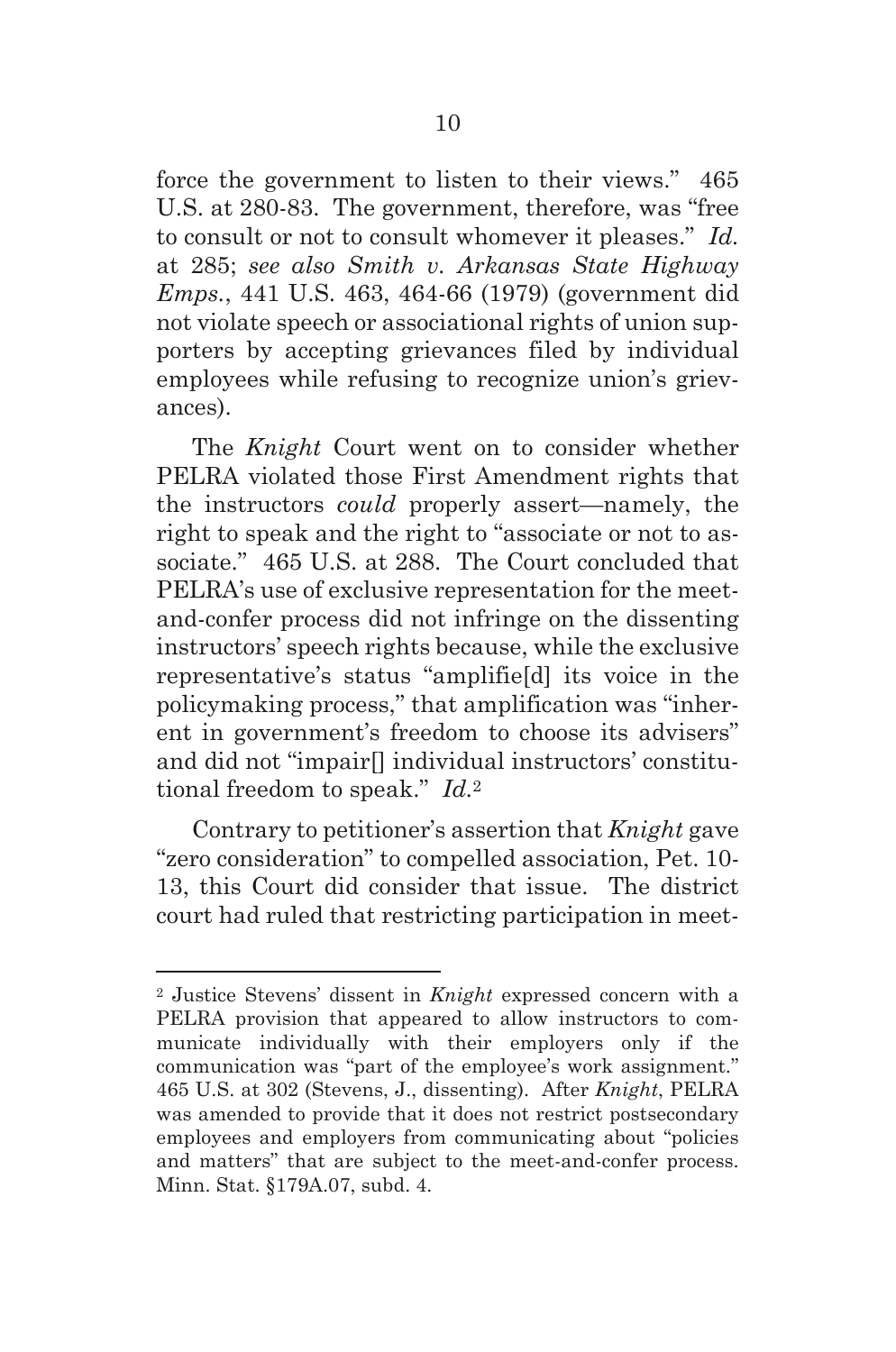and-confer sessions to the exclusive representative "inherently creates a chilling effect on the associational … interests of faculty members" by pressuring them to join and thereby associate with the union. 571 F. Supp. at 10. The dissenting instructors quoted that compelled-association holding twice in their principal brief to this Court, and they also responded at length to an amicus brief that dealt exclusively with that holding. Brief for Appellees, *Minn. State Bd. v. Knight*, No. 82-898 (filed Aug. 16, 1983), at 12- 13, 23-24, 34-39; Brief for the AFL-CIO as Amicus Curiae in Support of Appellants, *Minn. State Bd. v. Knight*, Nos. 82-898, 82-977 (filed June 22, 1983), at 2-4. This Court expressly considered the dissenting instructors' First Amendment rights "both to speak and to associate" and, after addressing the right to speak, separately held that "appellees' associational freedom has not been impaired." 465 U.S. at 288-89.

This Court reasoned that the government's decision to consult with an exclusive representative "in no way restrained [the instructors'] freedom … to associate or *not to associate* with whom they please, including the exclusive representative*,*" because instructors were "free to form whatever advocacy groups they like" and were "not required to become members" of the organization acting as the exclusive representative. 465 U.S. at 288-89 (emphasis supplied). This Court rejected the district court's compelled-association theory based on an analogy to our democratic system of government, reasoning that even if dissenting instructors felt some "pressure to join the exclusive representative," that pressure "is no different from the pressure to join a majority party that persons in the minority always feel. Such pressure is inherent in our system of government; it does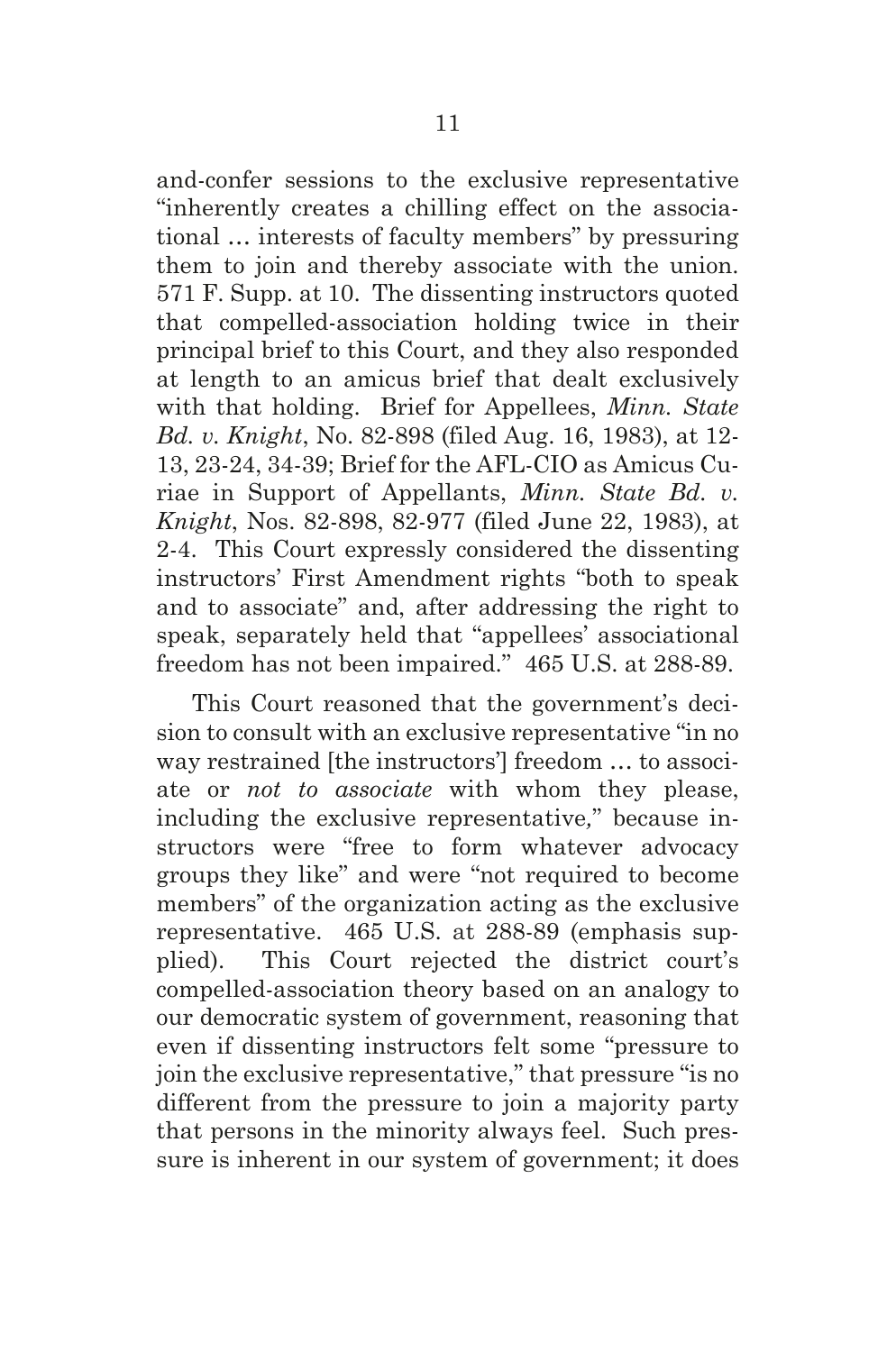not create an unconstitutional inhibition on associational freedom." 465 U.S. at 289-90.

*Knight* thus rejects petitioner's theory here—that the mere existence of a democratically elected exclusive representative compels nonmembers to enter into an expressive association with the representative. This Court squarely held that the instructors had the "freedom … *not* to associate with … the exclusive representative" and that the instructors were "[u]nable to demonstrate an infringement of any First Amendment right." 465 U.S. at 288, 291 (emphasis supplied).

# **2.** *The lower courts have unanimously held that* **Knight** *precludes petitioner's claims*

Not surprisingly, every court to consider the issue has concluded that *Knight* forecloses petitioner's claim here that democratic systems of exclusiverepresentative collective bargaining violate the First Amendment.

The First, Second, Seventh, Eighth, and Ninth Circuits have all rejected petitioner's argument. *Mentele v. Inslee*, 916 F.3d 783 (9th Cir. 2019); *Bierman*, 900 F.3d 570; *Hill v. Service Emps. Int'l Union*, 850 F.3d 861 (7th Cir. 2017), *cert. denied*, 138 S.Ct. 446 (2017); *Jarvis v. Cuomo*, 660 F. App'x 72 (2d Cir. 2016), *cert. denied*, 137 S.Ct. 1204 (2017); *D'Agostino v. Baker*, 812 F.3d 240 (1st Cir. 2016), *cert. denied*, 136 S.Ct. 2473 (2016).

As Justice Souter, sitting by designation for the First Circuit, explained: *Knight* held that "non-union professionals … could claim no violation of associational rights by an exclusive bargaining agent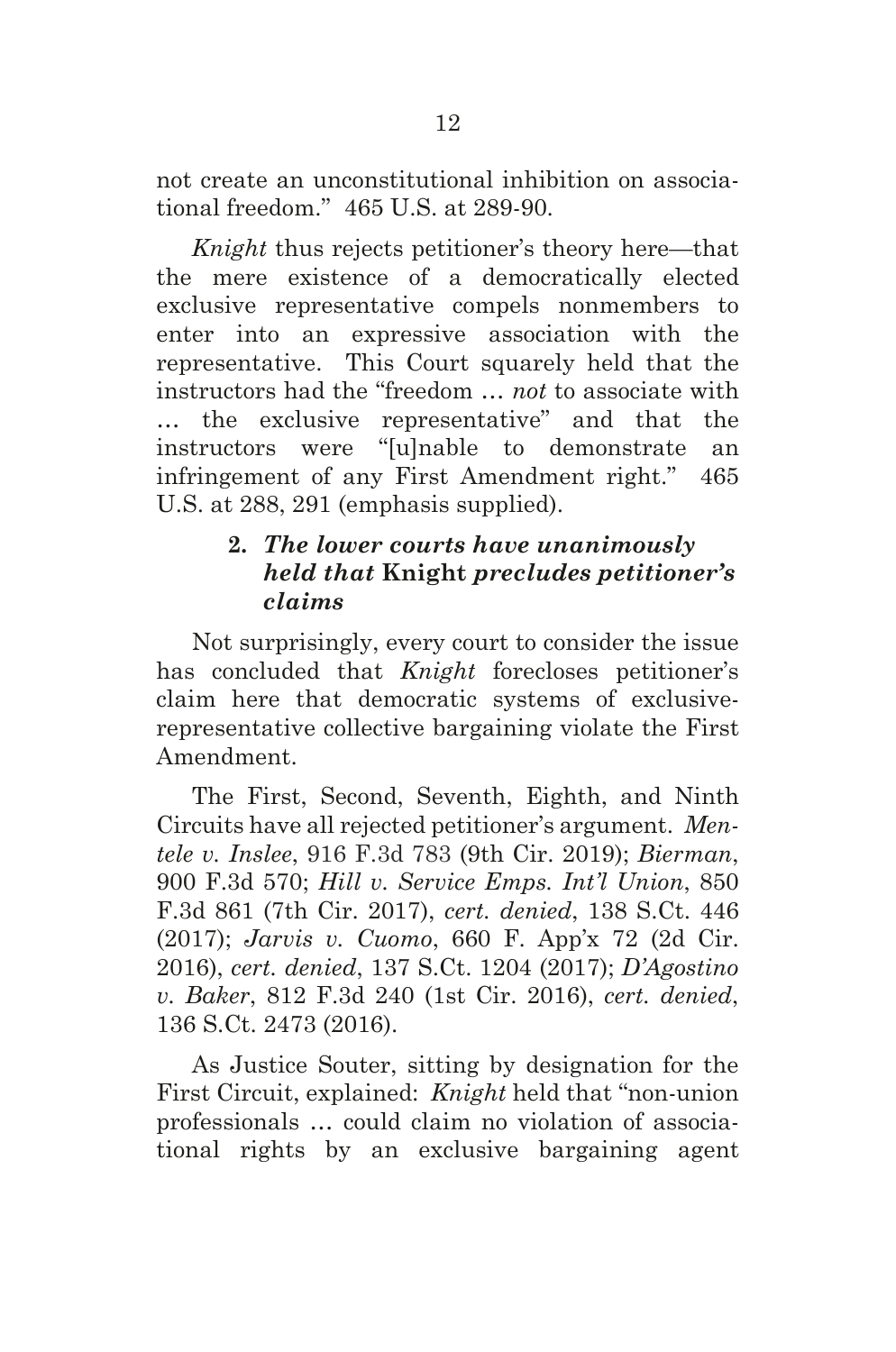speaking for their entire bargaining unit when dealing with the state." *D'Agostino*, 812 F.3d at 243. In doing so, *Knight* applied and extended the premise that "exclusive bargaining representation by a democratically selected union does not, without more, violate the right of free association on the part of dissenting non-union members of the bargaining unit." *Id.* at 244.

Justice Souter also pointed out that challenges to exclusive-representative bargaining find no support in other precedents about compelled expressive association and speech because bargaining-unit workers "are not compelled to act as public bearers of an ideological message they disagree with," nor "are they under any compulsion … to modify the expressive message of any public conduct they may choose to engage in." *Id.* at 244. Moreover, the union's message would not be attributed in the public eye to individual employees because "it is readily understood that employees in the minority, union or not, will probably disagree with some positions taken by the agent answerable to the majority." *Id.*

#### **3. Janus** *did not overrule* **Knight**

Petitioner relies on *Janus*, but *Janus* held only that public employees who are not union members cannot be required to pay "fair-share" or "agency" fees to an exclusive representative for collective bargaining representation. 138 S.Ct. at 2460. The Court stated that it was "not disputed that the State may require that a union serve as exclusive bargaining agent for its employees," and the Court recognized that "designation of a union as the exclusive representative of all the employees in a unit and the exaction of agency fees" are not "inextricably linked."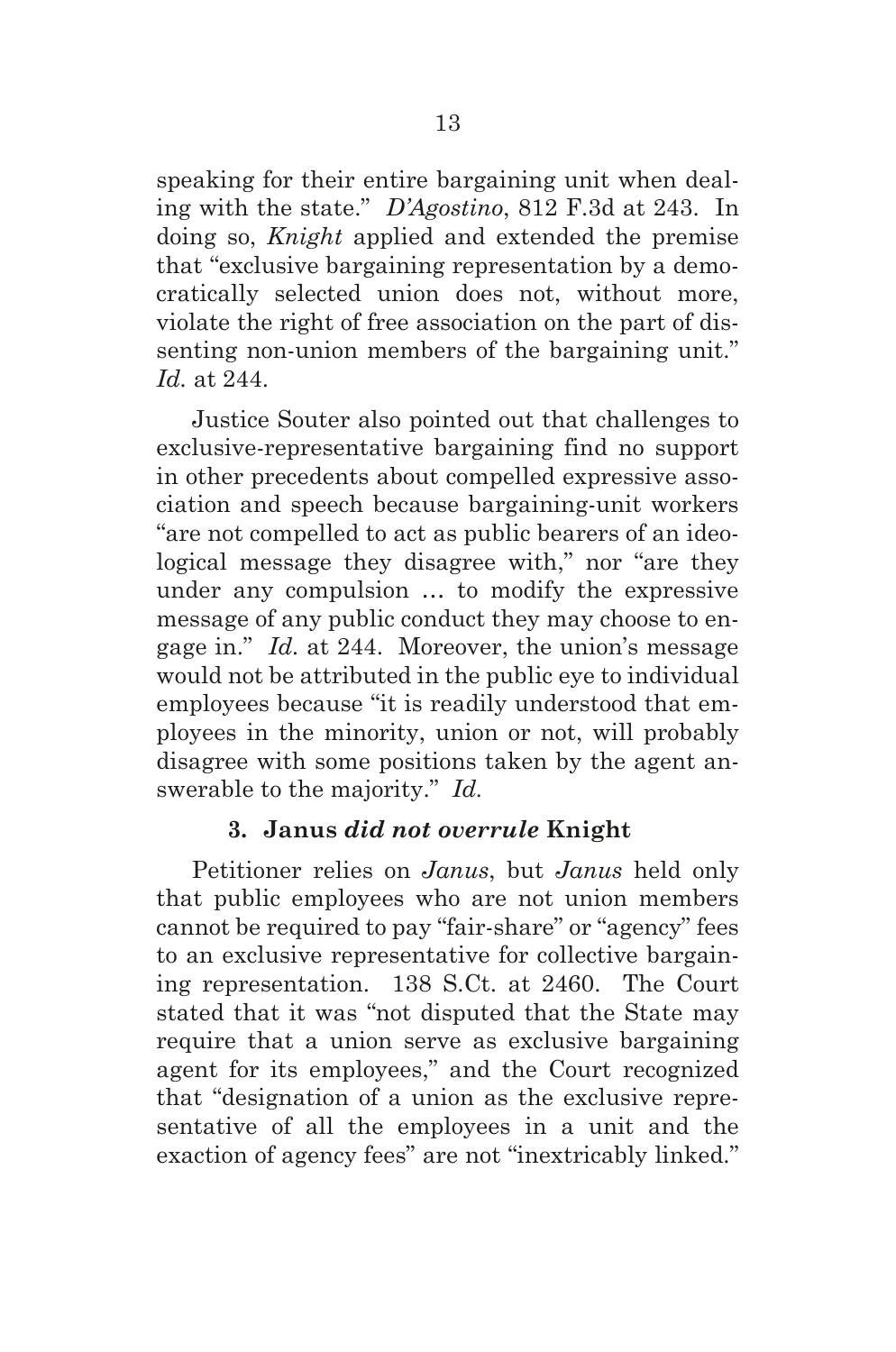*Id.* at 2465, 2478. Additionally, the Court explained that while the States may no longer require public employees to pay agency fees, "we are not in any way questioning the foundations of modern labor law," and the States can otherwise "keep their labor-relations systems exactly as they are." *Id.* at 2471 n.7, 2485 n.27; *see also id.* at 2466, 2485 n.27 (States may "follow the model of the federal government," in which "a union chosen by majority vote is designated as the exclusive representative of all the employees").

The Eighth Circuit was the first court of appeals to consider a challenge to exclusive representation after *Janus*, and the court unanimously rejected the arguments made here. In *Bierman*, the Eighth Circuit held that the plaintiffs' compelled-association argument was foreclosed by *Knight* because plaintiffs were allowed to form their own advocacy groups and were not required to join the union. 900 F.3d at 574. The Eighth Circuit concluded that *Janus* did not overrule *Knight* because *Janus* never mentioned *Knight* and, in *Janus*, the "constitutionality of exclusive representation standing alone was not at issue." *Id.*

In this case, petitioner asked the Eighth Circuit to summarily affirm the district court's ruling on her compelled-speech and compelled-association claims because *Bierman* had "ruled definitively on the questions she raises." Mot. for Summary Affirmance (Oct. 4, 2018), at 1, 4 n.2. The Eighth Circuit obliged. Pet. App. 2.

The Ninth Circuit also unanimously held that *Knight* is the controlling precedent regarding exclusive representation and has not been overruled by *Janus*. *Mentele*, 916 F.3d at 788-89.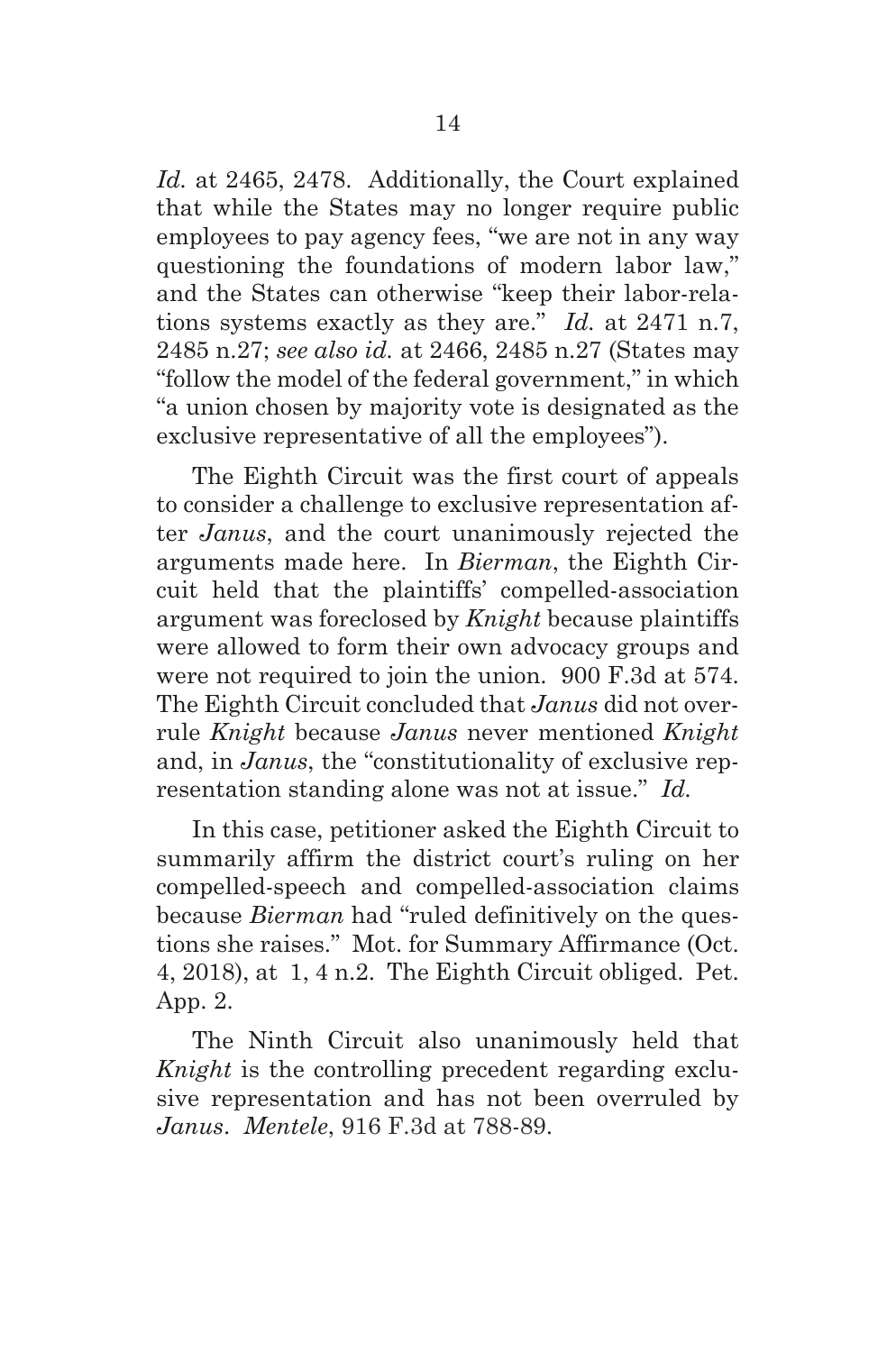Several district courts have also rejected the argument that *Janus* overruled *Knight*. *See Thompson v. Marietta Educ. Ass'n*, No. 2:18-cv-00628-MHW-CMV, ECF No. 52 (S.D. Ohio Jan. 14, 2019); *Reisman v. Associated Faculties*, 356 F. Supp. 3d 173 (D. Me. 2018), *appeal pending*, No. 18-2201 (1st Cir.).

# **4.** *There is no conflict in the case law, and the question presented is still percolating in multiple jurisdictions*

Petitioner does not ask this Court to overrule *Knight*, nor does she offer any "special justification" for overruling settled precedent and invalidating the collective bargaining systems that have been used for many decades by the federal government and about 40 states. *Cf. Janus*, 138 S.Ct. at 2486. Instead, she disagrees with how the lower courts have interpreted this Court's precedents. Pet. 12-13. Absent any conflict in the lower courts, however, that provides no reason for this Court to grant review.

Moreover, the question petitioner seeks to present has not finished percolating through the lower courts. After *Janus*, the same advocacy group that filed this case also filed two similar cases in district courts within the First and Sixth Circuits. In *Reisman v. Associated Faculties*, No. 18-2201 (1st Cir.), the court of appeals entered an order on February 6, 2019, that denied the appellant's motion for summary affirmance and stated that the court would consider her claims in light of *Janus*. In the other case, *Thompson v. Marietta Education Assn.*, No. 18-628 (S.D. Ohio), cross-motions for summary judgment will be presented to the district court. Another advocacy group filed similar post-*Janus* challenges to exclusive representation in district courts within the Third and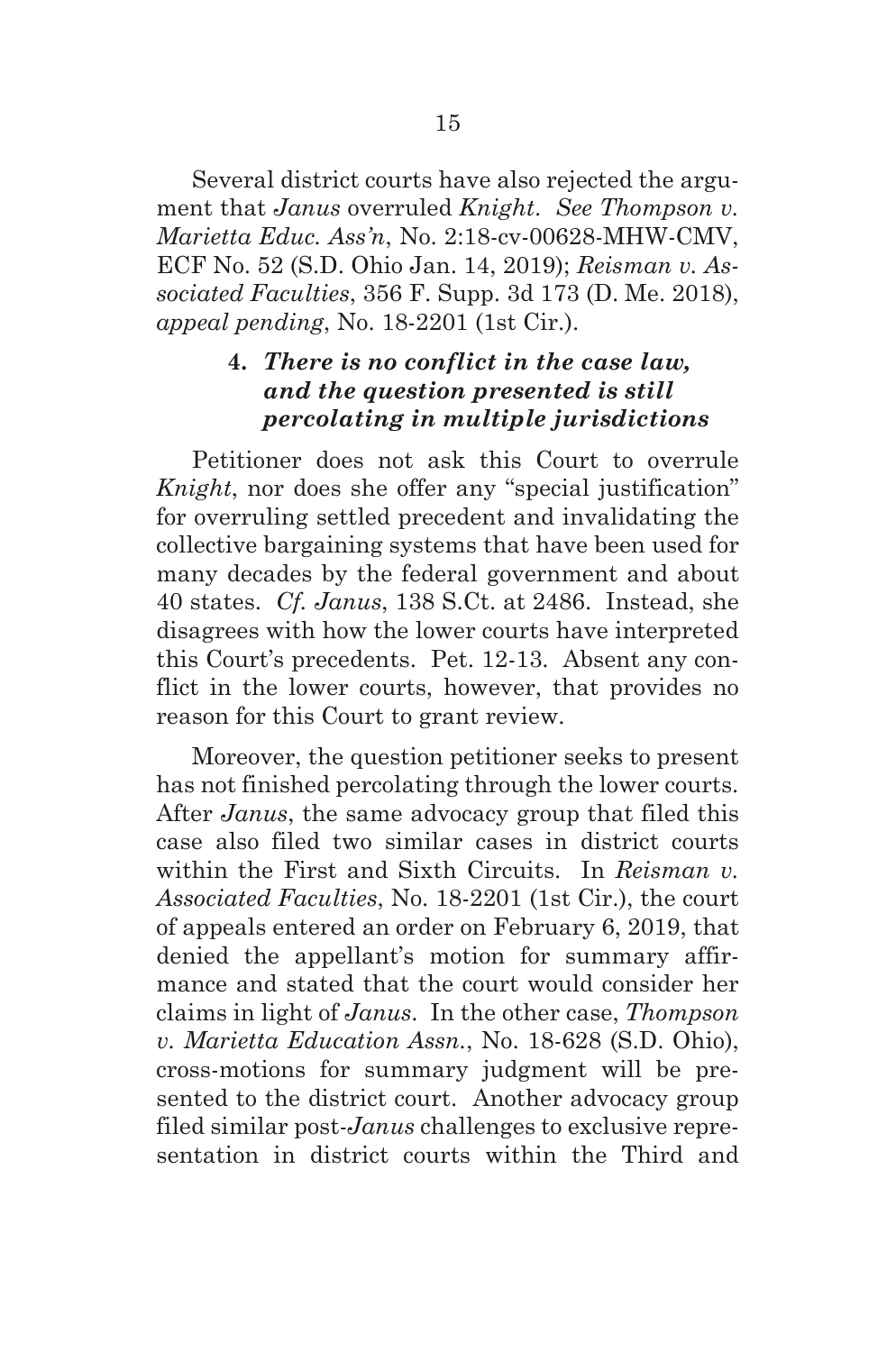Tenth Circuits. *Oliver v. Serv. Emps. Int'l Union Local 668*, No. 2:19-cv-00891-GAM (E.D. Pa.); *Hendrickson v. AFSCME Council 18*, No. 1:18-cv-01119-JHR-LF (D. New Mexico). Given that the lower court decisions thus far are unanimous and only two courts of appeals have ruled on petitioner's argument after *Janus*, there is no good reason to preempt further percolation of this issue.

# **II. The Decision Below Is Just an Interlocutory Ruling**

The petition should also be denied because it does not, as petitioner claims, "present[] an ideal vehicle." Pet. at 20. Rather, the decision below involved the denial of a preliminary injunction motion. There are many reasons why that interlocutory ruling is not worthy of this Court's review.

# **1.** *The decision was not on the merits and, in any event, the interim relief requested by petitioner makes no practical sense*

A preliminary injunction is an "extraordinary remedy," *Winter v. Nat. Res. Def. Council, Inc.*, 555 U.S. 7, 24 (2008), and "[t]he purpose of a preliminary injunction is merely to preserve the relative positions of the parties until a trial on the merits can be held," not to adjudicate the merits, *Univ. of Texas v. Camenisch*, 451 U.S. 390, 395 (1981). If the Court granted review, the question before the Court would be whether the district court should have entered a preliminary injunction. Petitioner had been in the faculty bargaining unit for 19 years before she moved for a preliminary injunction, which by itself provides a sufficient basis for denying interim relief. *Cf. Benisek v. Lamone*, 138 S.Ct. 1942, 1944 (2018).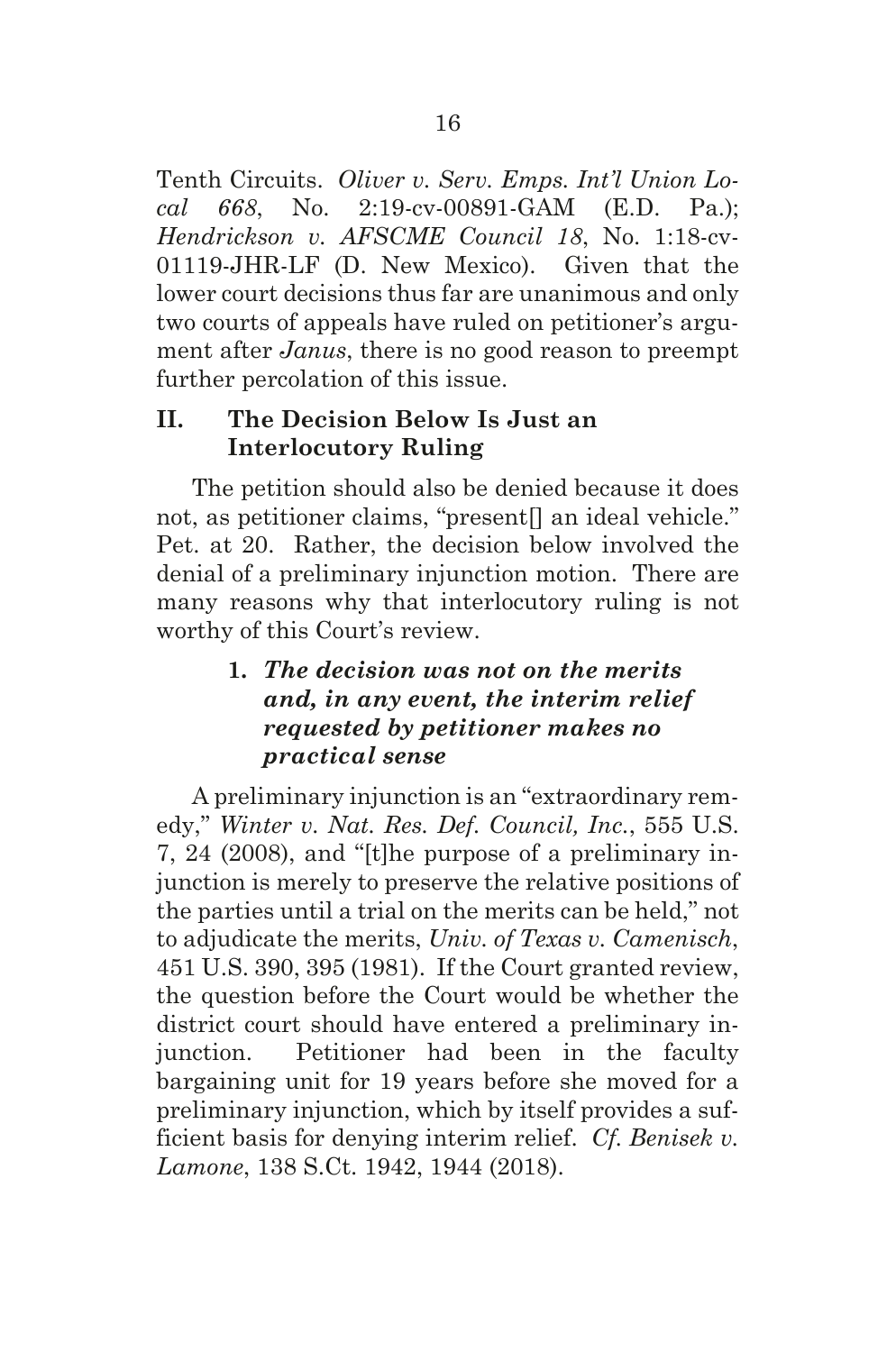The interim relief petitioner sought also made no practical sense. Petitioner did not "seek to compel the Board to listen to her views." D. Ct. ECF No. 36, at 3. Nor did she seek to prevent the Board from "continu[ing] to negotiate with the Union the terms and conditions of employment that it offers to its employees and continu[ing] to apply the terms of its collective-bargaining agreement to *all* bargainingunit members." *Id.* at 2-3 (emphasis supplied). Instead, she asked the district court "to enjoin the Union from *holding itself out* as [her] representative and speaking for her, and the Board … from *regarding* its speech as hers." *Id.* at 3 (emphasis supplied). Petitioner did not need that interim relief under the undisputed evidence in the record.

Respondents presented evidence that the IFO does *not* "hold[] itself out as" her representative, but as the representative of the unit as a whole, and that the Board does *not* "regard[]" the IFO's speech as "hers," but fully understands that petitioner is not an IFO member and that petitioner does not agree with the IFO's speech. *See, e.g.*, D.Ct. ECF No. 28 at ¶¶9-10; ECF No. 31 at ¶¶10-11; ECF No. 32 at ¶¶20-22. Petitioner did not present any evidence to the contrary. Nor did she explain what—as a concrete and practical matter—she wanted the district court to preliminarily enjoin respondents from doing. The interlocutory decision below can be affirmed on that basis as well.

### **2.** *Petitioner waived her compelledspeech claim for purposes of her preliminary injunction motion*

Petitioner also abandoned her compelled-speech claim, at least for purposes of the preliminary injunction motion, by failing to present that as a separate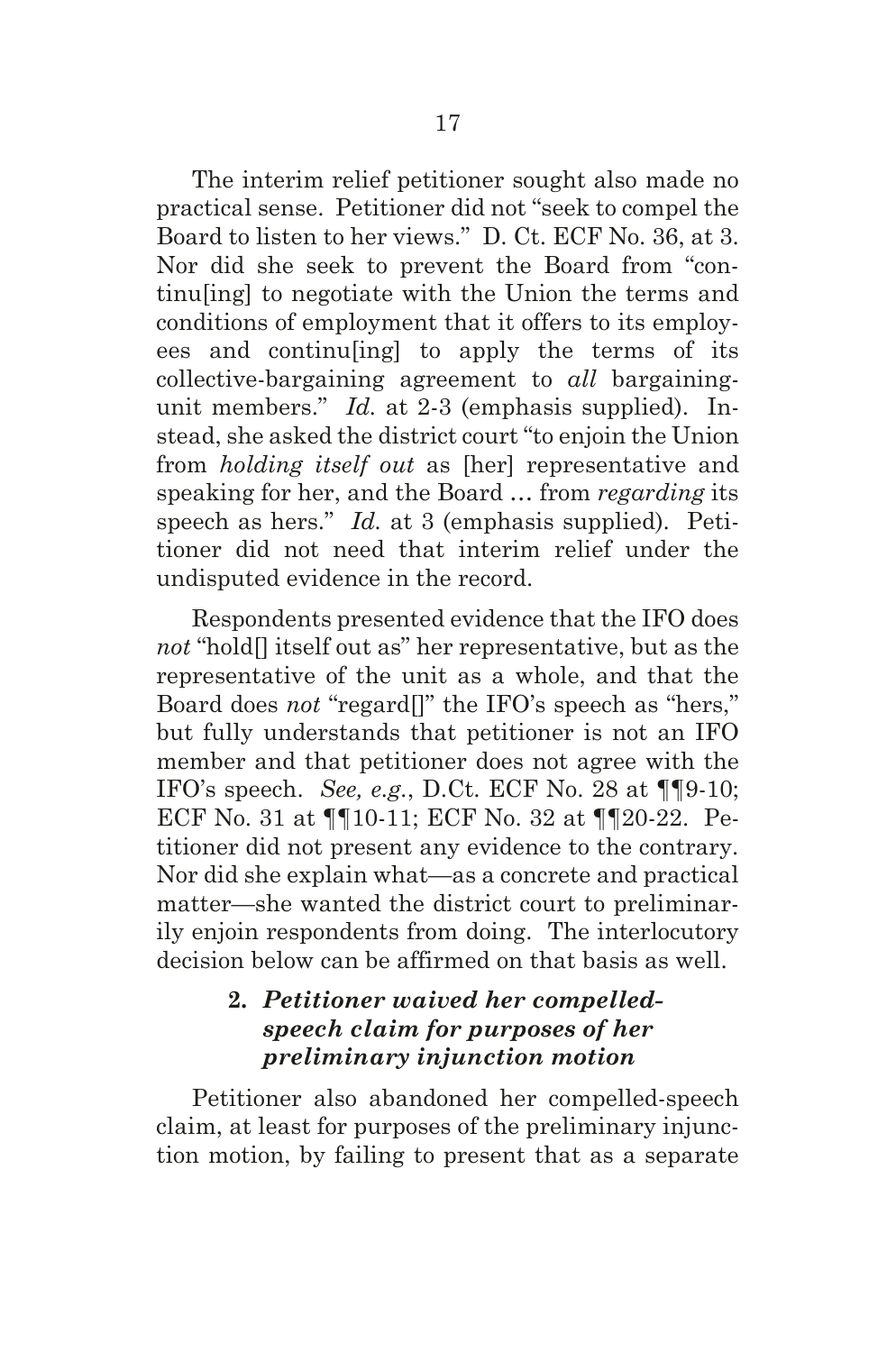claim to the Eighth Circuit. Petitioner included both compelled-association and compelled-speech claims in her complaint. Pet. App. 28 (¶¶52-53). Petitioner moved for a preliminary injunction based on both her compelled-association and compelled-speech claims, and she briefed both claims in support of her motion. D.Ct. ECF No. 18; D.Ct. ECF No. 19 at 6-11.

The Eighth Circuit decided *Bierman* before petitioner filed her reply brief in support of her preliminary injunction motion. *Bierman* rejected a claim by state-compensated homecare providers that PELRA compelled them to associate with the democratically elected exclusive representative for their bargaining unit in violation of their First Amendment rights. 900 F.3d at 574. The *Bierman* plaintiffs did not allege a compelled-speech claim, and the Eighth Circuit did not mention the words "speech" or "speak" in its opinion. *See generally id.* at 570-74. In her reply brief in support of her motion for a preliminary injunction, petitioner argued to the district court that "*Bierman* … did not address a compelled-speech claim and therefore is not controlling on that question." D.Ct. ECF No. 36 at 4.

After the district court denied petitioner's preliminary injunction motion, however, petitioner asked the Eighth Circuit to summarily affirm the district court's ruling without any briefing because *Bierman* had "ruled definitively on the questions she raises." Mot. for Summary Affirmance (Oct. 4, 2018), at 1. As a result, petitioner waived her previous argument that her compelled-speech claim differs from the compelled-association claim rejected in *Bierman*. That waiver makes this petition the wrong vehicle for addressing the compelled-speech part of the question petitioner seeks to present.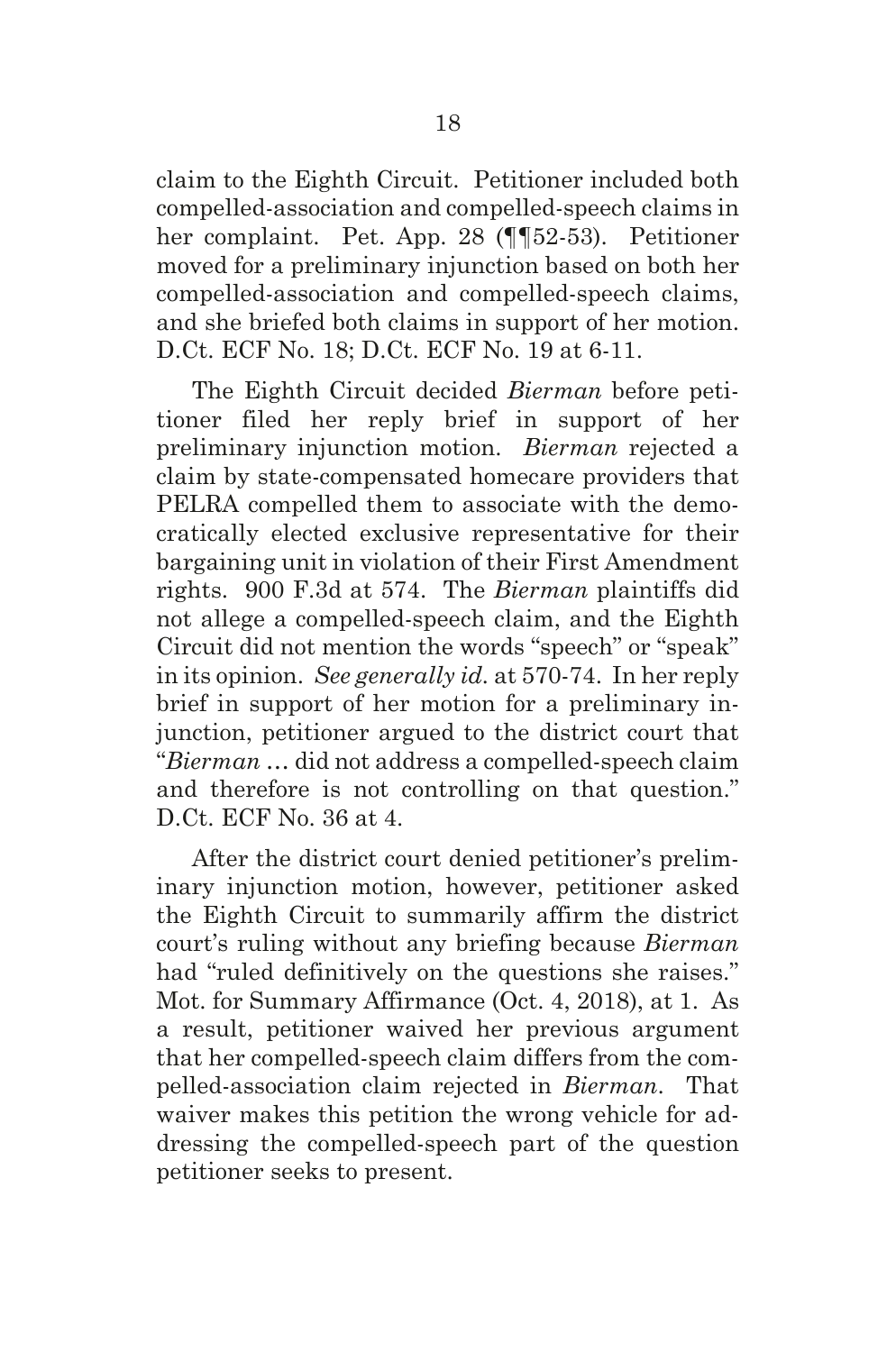#### **3.** *Petitioner has not yet presented arguments to the district court that may be relevant to her First Amendment claims*

Petitioner alleged that the democratic system of workplace representation purportedly results in discrimination against her and other nonmembers of the IFO in violation of the First Amendment. Pet. App. 27-30. But petitioner did not raise this claim in her preliminary injunction motion. Likewise, petitioner's complaint contains many allegations that are specific to the PELRA meet-and-confer process for professional employees. *E.g.*, Pet. App. 21 (¶17), 22-26 (¶¶26-38), 27 (¶48). But petitioner did not develop an argument specific to the meet-and-confer process in her preliminary injunction motion. She also informed the Eighth Circuit that her preliminary injunction motion was controlled by *Bierman*, which involved only the meet-and-negotiate process. *See supra* pp. 14, 18. This Court should not devote its limited resources to reviewing an interlocutory ruling in a case in which the evidence and arguments have not yet been fully developed below.

#### **4.** *The decision denying the preliminary injunction motion was well supported by the evidence in the record*

Based on a careful review of record evidence, the district court concluded that PELRA would survive exacting scrutiny even if, as petitioner claimed, PELRA infringed on her First Amendment rights. Pet. App. 8-11. The conclusion was supported by the evidence respondents submitted in opposition to the preliminary injunction motion that the exclusive-representation model of collective bargaining is the only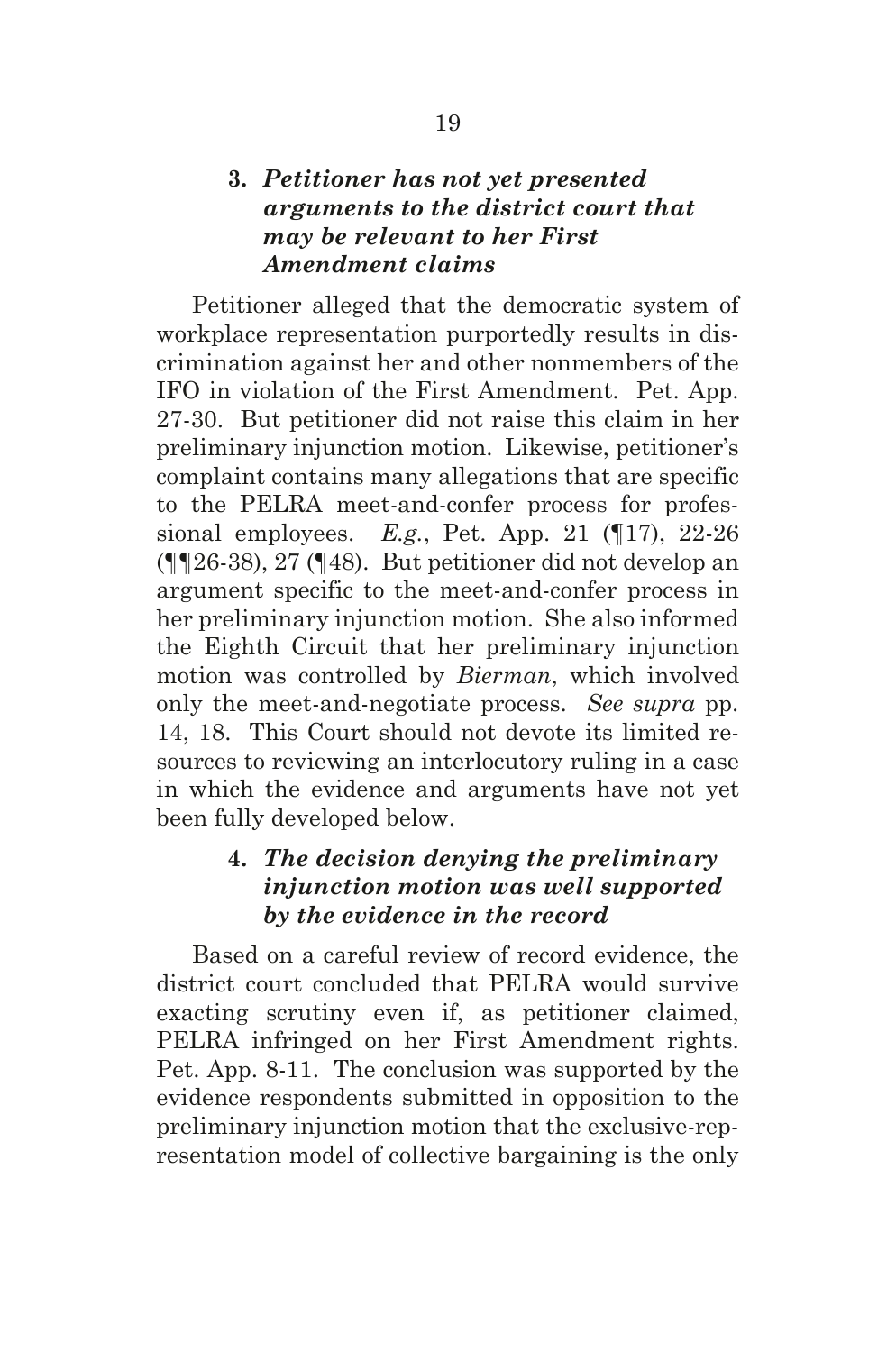collective bargaining model that has proven to be successful in the United States and that it serves compelling interests. *See supra* p. 5. Respondents demonstrated, among other things, that PELRA benefits the university system by creating an efficient and effective process for the faculty to participate in university governance through a democratically elected representative, without diminishing the ability of individual faculty members to express their own views to the campus administration. *E.g.*, D.Ct. ECF No. 28 at ¶¶4-5; ECF No. 33 at ¶¶10, 15-17; ECF No. 29 at ¶35; ECF No. 32 at ¶¶2, 12-17.

Petitioner's only evidence in support of a preliminary injunction was her own declaration, which did not address these issues. As a result, there would be no basis for concluding that the district court abused its discretion in denying the preliminary injunction motion, regardless of how the Court might resolve the other legal issues petitioner raises. That also makes this case a poor vehicle for considering the question presented.

# **III. Petitioner's Challenge to Exclusive Representation Is Essentially Semantic**

The petition should also be denied because petitioner's narrow challenge to exclusive-representative bargaining by a democratically elected representative is ultimately about semantics and, therefore, not worthy of this Court's consideration.

Petitioner argues that she is compelled to associate with the IFO and speak the IFO's message in violation of her First Amendment rights because PELRA provides that the IFO is "certified … to meet and negotiate with the public employer *on behalf of* all employees in the [bargaining] unit." Minn. Stat.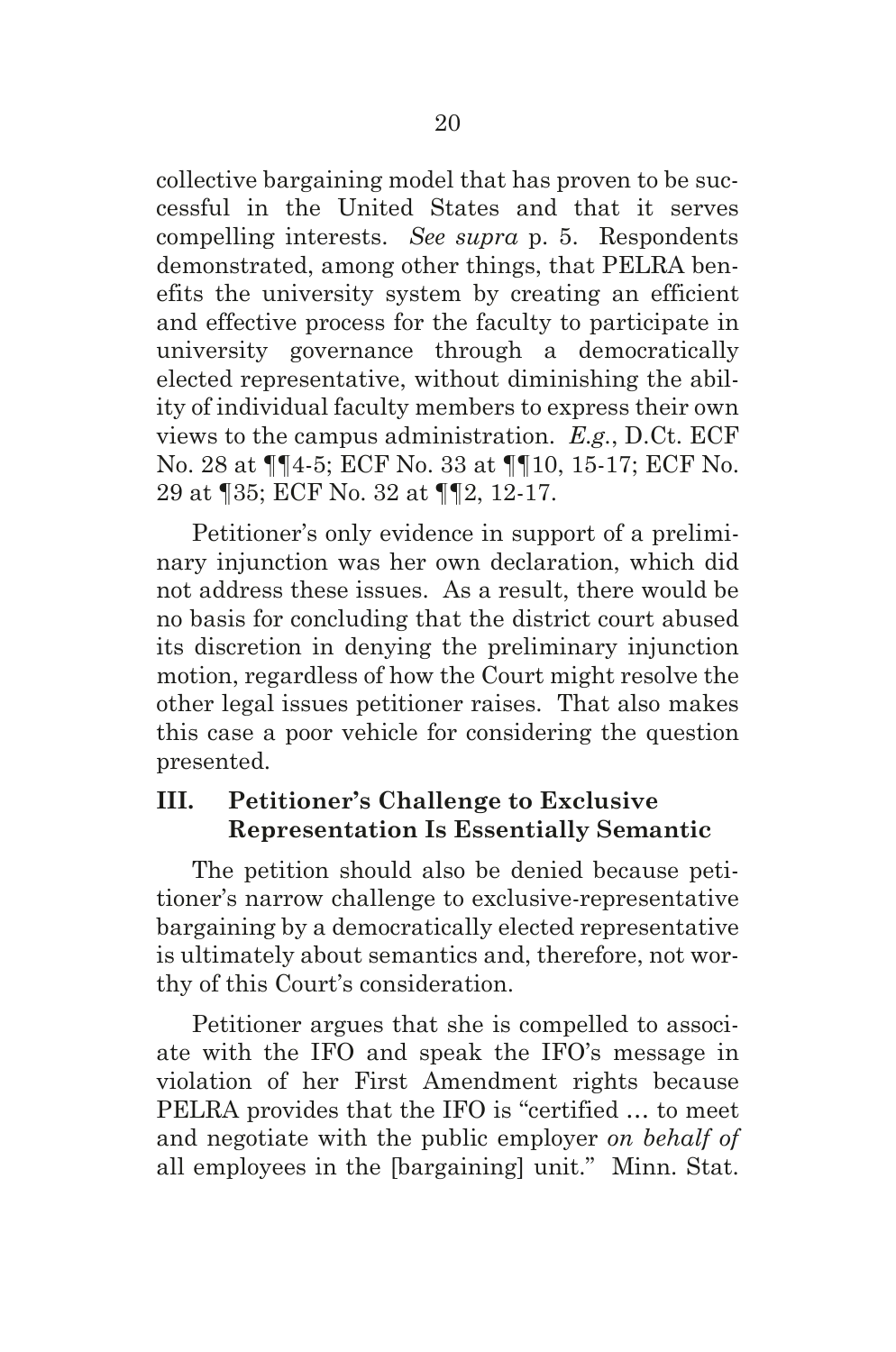§179A.03, subd. 8 (emphasis supplied); *see* Pet. 1, 4-7, 14-15. But petitioner does "not challenge the State's policy of negotiating terms of employment and other matters with an organization that has won the majority support of employees," nor does she object to the State's "applying a single set of terms to all its employees." D.Ct. ECF No. 36 at 14, 16. She herself "does not seek an audience with the government, the same opportunity as the [IFO] to influence policy, or recognition of a right to be heard." 8th Cir. Mot. for Summary Affirmance (Oct. 4, 2018), at 5. Thus, it would be fine with petitioner if the State continued to negotiate only with the IFO, "declin[ed] to bargain with rival unions," and continued to apply the terms of its agreements with the IFO to petitioner. Pet. 18; D.Ct. ECF No. 36 at 2-3.

All petitioner seems to want is for the State and the IFO to recognize that when the IFO speaks, it is not expressing petitioner's views. D.Ct. ECF No. 36 at 15-17. Respondents have already recognized this. *See supra* p. 17. Petitioner's inability to identify any concrete harm to support a preliminary injunction instead relying solely on the argument that she was harmed as a "matter of law," D.Ct. ECF No. 19 at 12; ECF No. 36 at 19-20—makes clear that her case is merely about labels.

Not only is an argument that reduces to semantics unworthy of this Court's review, but this Court already recognized in *Knight* that what PELRA means by the phrasing that the exclusive representative negotiates "on behalf of all employees in the [bargaining] unit," Minn. Stat. §179A.03, subd. 8, is that the chosen union represents the unit as a whole in presenting "an official collective faculty position," not that the State believes that "every instructor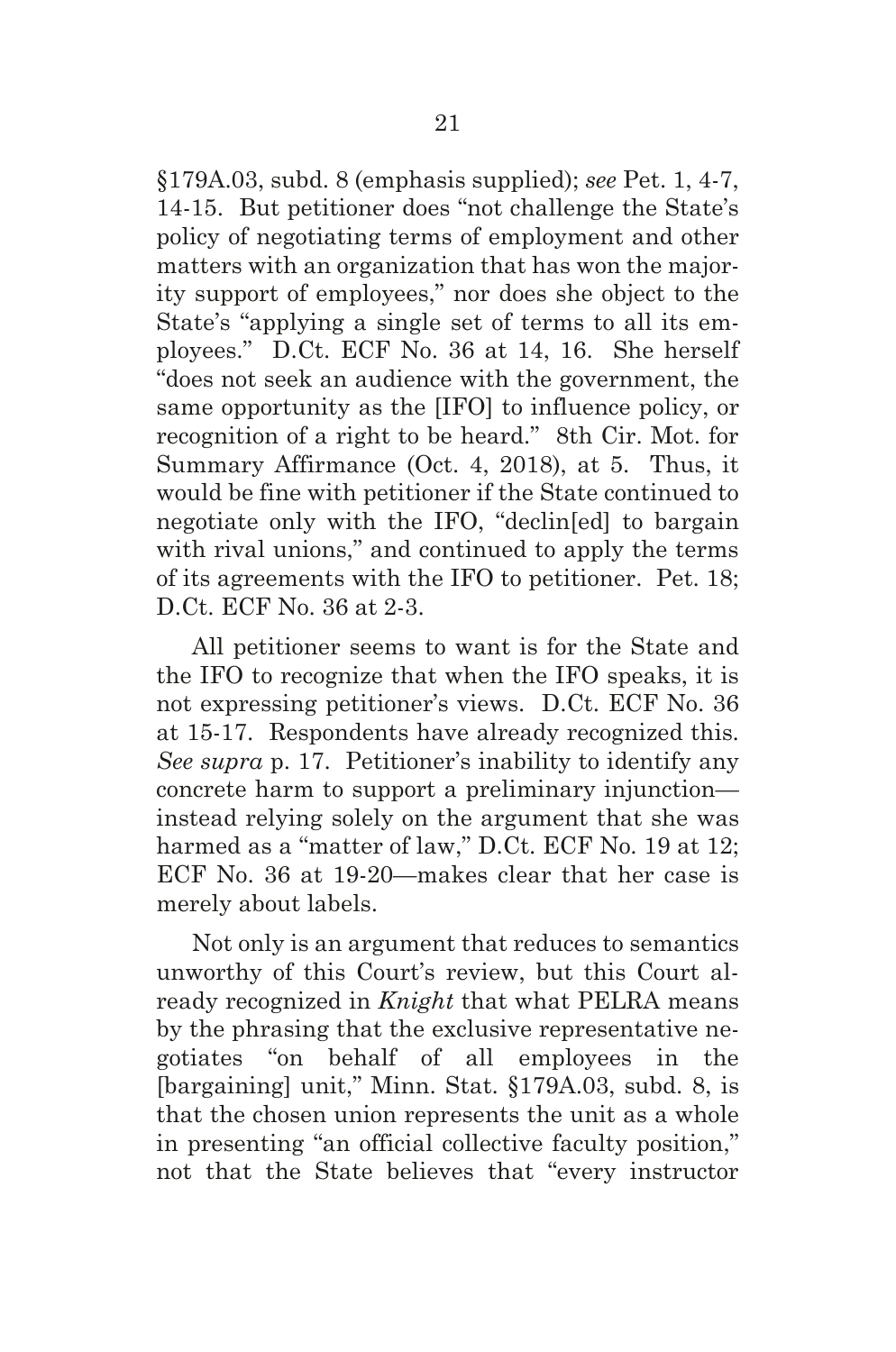agrees with the official faculty view." *Knight*, 465 U.S. at 276 & n.3. And this Court already held that, under the same PELRA statute, faculty bargainingunit members have the "freedom … not to associate with … the exclusive representative," *id*. at 288, which forecloses petitioner's theory of inherent expressive association based on the bare language of the statute.

Equally to the point, petitioner apparently seeks a collective bargaining system in which the majoritychosen union continues to negotiate a unit-wide contract but no longer represents nonmembers necessarily meaning that the union also would owe no duty of fair representation to nonmembers. This Court recognized in *Janus* that "serious 'constitutional questions [would] arise'" if the union negotiating a unit-wide contract "were not subject to the duty to represent all employees fairly." *Janus*, 138 S.Ct. at 2469 (quoting *Steele v. Louisville & N.R. Co.*, 323 U.S. 192, 198 (1944)) (emphasis omitted).

#### **IV. Petitioner's Arguments Run Counter to this Court's Precedents About Compelled Association and Compelled Speech**

Finally, the petition should be denied because, contrary to petitioner's contention, her arguments find no support in this Court's precedents about compelled expressive association and compelled speech outside the collective bargaining context.

# **1.** *Petitioner's relationship with the IFO is not an expressive association*

Petitioner contends that she necessarily is forced into an expressive association with the IFO by virtue of the IFO's representation of the bargaining unit to which she belongs. Pet. 4, 15. She wrongly assumes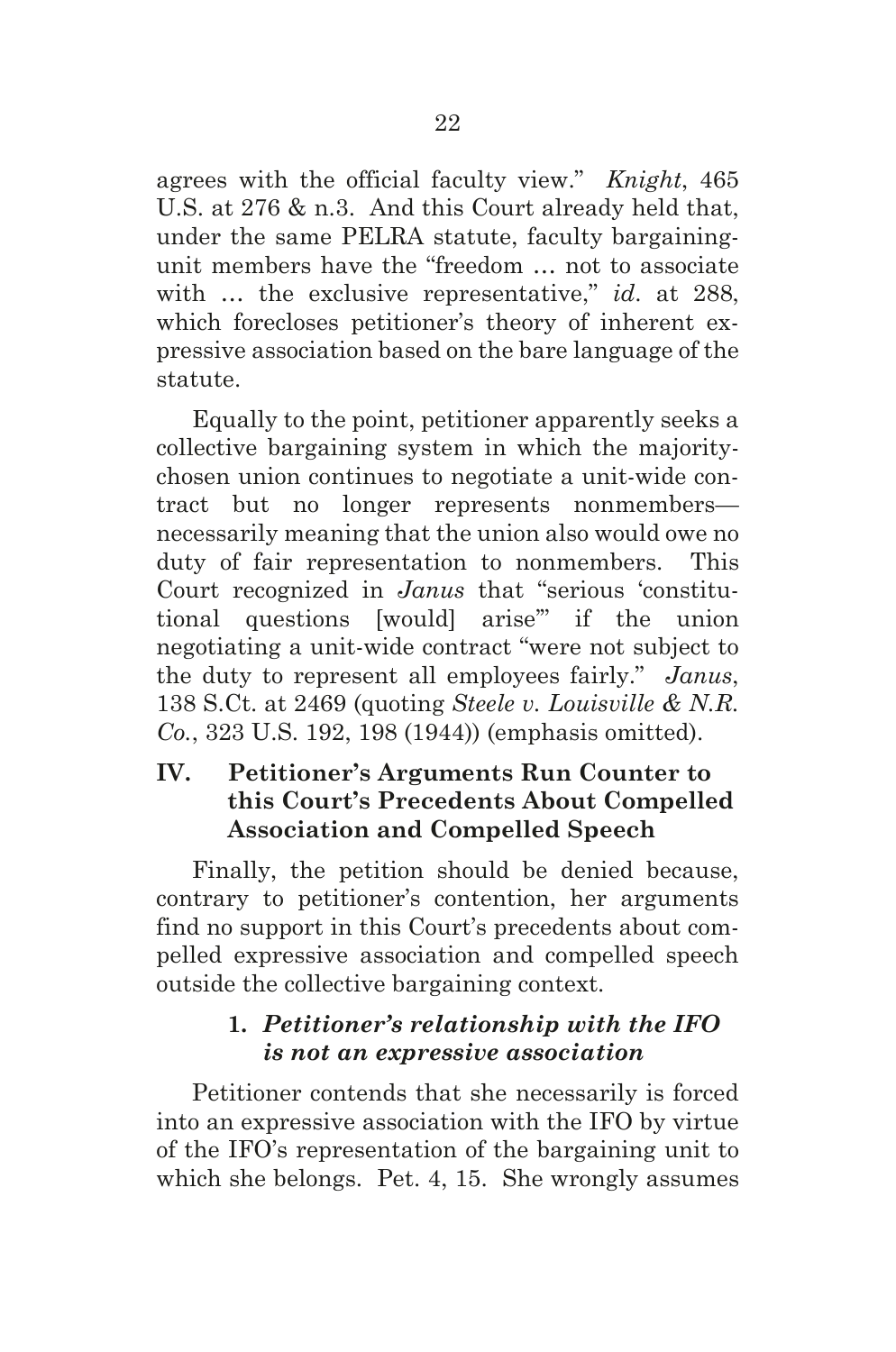that any "association" between two people or groups rises to the level of an expressive association warranting First Amendment protection. The case she relies upon, *Boy Scouts of America v. Dale*, 530 U.S. 640 (2000), held only that an organization that engaged in expressive activity could not be required to accept an unwanted member when doing so would force the organization to send a message it did not want to send. *Id.* at 659. This case is nothing like *Dale* because petitioner is not required to become an IFO member or to include the IFO as a member of groups she may form or join.

Rather, as in *Rumsfeld v. Forum for Academic & Institutional Rights, Inc. (FAIR)*, 547 U.S. 47 (2006), the "association" here is much more limited. In that case, law schools were required to "'associate' with military recruiters in the sense that they interact with them," but there was no compelled *expressive* association because the recruiters came onto campus for a "limited purpose," and "not to become members of the school's expressive association." *Id.* at 69.

Petitioner's relationship to the IFO is similarly limited because: (1) petitioner does not have to join the IFO or pay any money to it; (2) the IFO negotiates with the Board a contract that applies unit-wide, not simply to petitioner; and (3) the IFO has a duty to represent *all* unit employees' interests fairly in negotiating that contract. Petitioner herself does not have to do anything. Petitioner does not object to the contract terms negotiated by the IFO being applied to her. D.Ct. ECF No. 36 at 2-3, 14, 16. She apparently does not object to what she terms the IFO's "duty of fairness to all employees," Pet. 16, and it would be odd if she did, since she indicates that she is content to be subject to the collective bargaining agreement.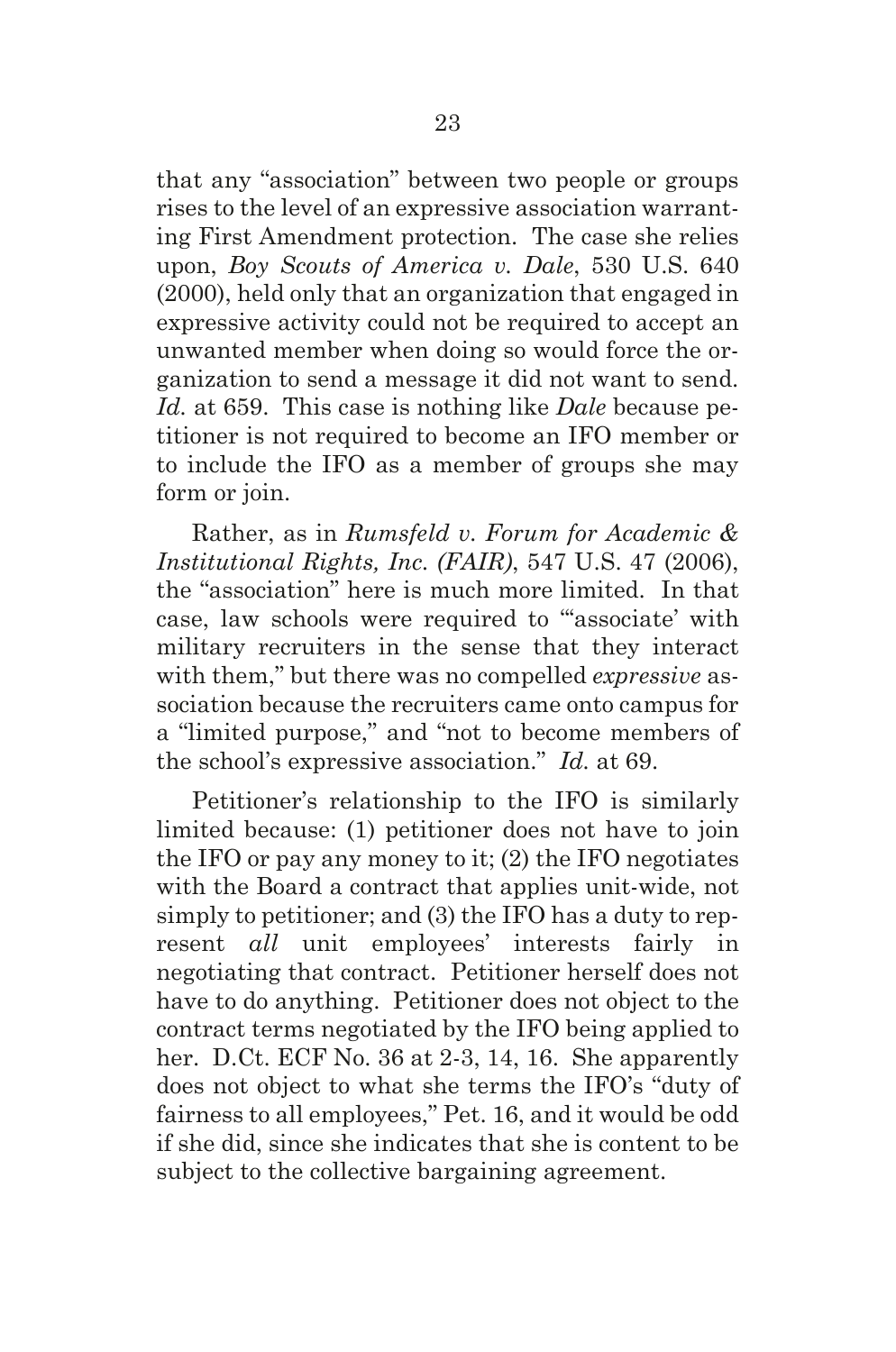As stated above, petitioner's only objection seems to be to the phrase "on behalf of" in the statute providing that the elected representative "meet[s] and negotiate[s] with the public employer *on behalf of* all employees in the [bargaining] unit." Minn. Stat. §179A.03, subd. 8 (emphasis supplied). *See supra* pp. 17, 20-21. In other words, she objects not to the practical ramifications of the IFO's role, but to a phrase that signifies democratic representation of the bargaining unit in negotiations. Pet. 4-7, 15. Democratic representation of the employees in a bargaining unit under PELRA in no way compels dissenting employees to associate with the majority representative for expressive purposes. Instead, dissenters such as petitioner can and do exercise their rights under PELRA to speak out against the position of the democratically elected representative when they see fit. *See supra* pp. 2-4.

The phrase "on behalf of" cannot produce a compelled expressive association unless it somehow creates the public *perception* of an expressive association. *See Wash. State Grange v. Wash. State Republican Party*, 552 U.S. 442, 460 (2008) (Roberts, C.J., concurring) ("Voter perceptions matter, and if voters do not actually believe the parties and the candidates are tied together, it is hard to see how the parties' associational rights are adversely implicated."). Here, petitioner's employer does not believe that the IFO acts or speaks "on behalf of" individual unit employees in the sense that individual unit employees necessarily agree with the IFO's positions; rather, petitioner is known on campus for her *disagreements* with the IFO. *See supra* pp. 3-4. Nor would reasonable outsiders believe that every bargaining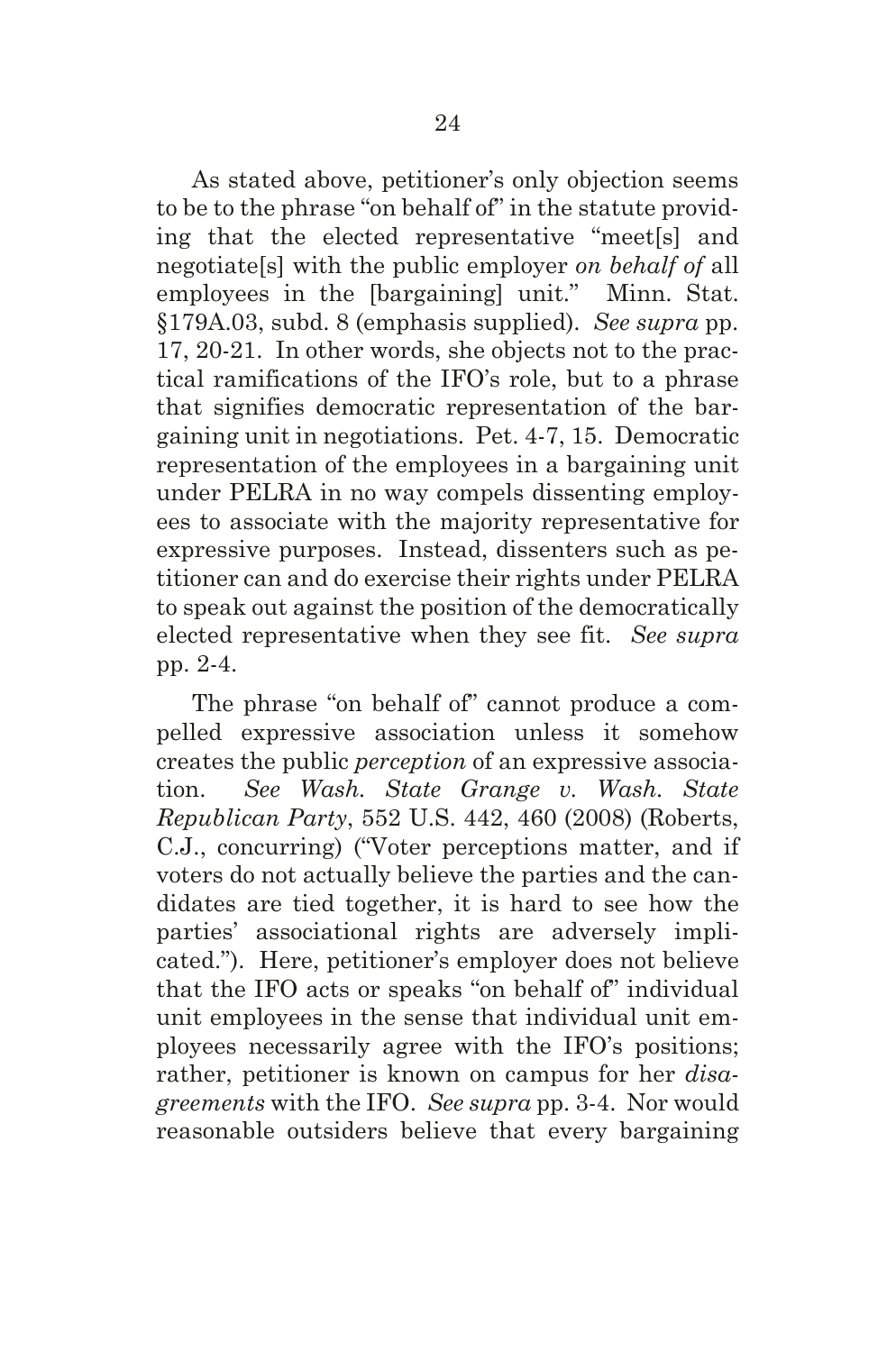unit employee necessarily agrees with the IFO's positions. *Cf. Board of Educ. of Westside Cmty. Sch. v. Mergens*, 496 U.S. 226, 250 (1990) (even high school students understand that school does not endorse speech of school-recognized student groups). As a result, there is no compelled expressive association between petitioner and the IFO.

### **2.** *Petitioner has no compelled-speech claim*

Petitioner forfeited any argument that her compelled-speech claim is distinct from her compelledassociation claim. *See supra* pp. 17-18. In any event, petitioner's entire argument about compelled speech is that "when the [IFO] speaks, it is speaking for the Petitioner, putting words in her mouth." Pet. 14. But petitioner is not literally being required to speak any words, as in the case she relies upon, *West Virginia Board of Education v. Barnette*, 319 U.S. 624 (1943), which held that the state cannot require schoolchildren to recite the Pledge of Allegiance. Nor is petitioner forced to host or accommodate the IFO's message. *Cf. Hurley v. Irish-American Gay, Lesbian and Bisexual Group of Boston*, 515 U.S. 557, 566 (1995) (State cannot require parade to include group whose message parade organizer does not want to send).

Instead, petitioner's claim is that she is metaphorically required to speak the words spoken by the IFO because they would purportedly be attributed to her. This Court has rejected that type of compelled-speech claim where, as here, reasonable outsiders would not believe that the complainant personally agrees with the message. *See FAIR*, 547 U.S. at 65 ("Nothing about recruiting suggests that law schools agree with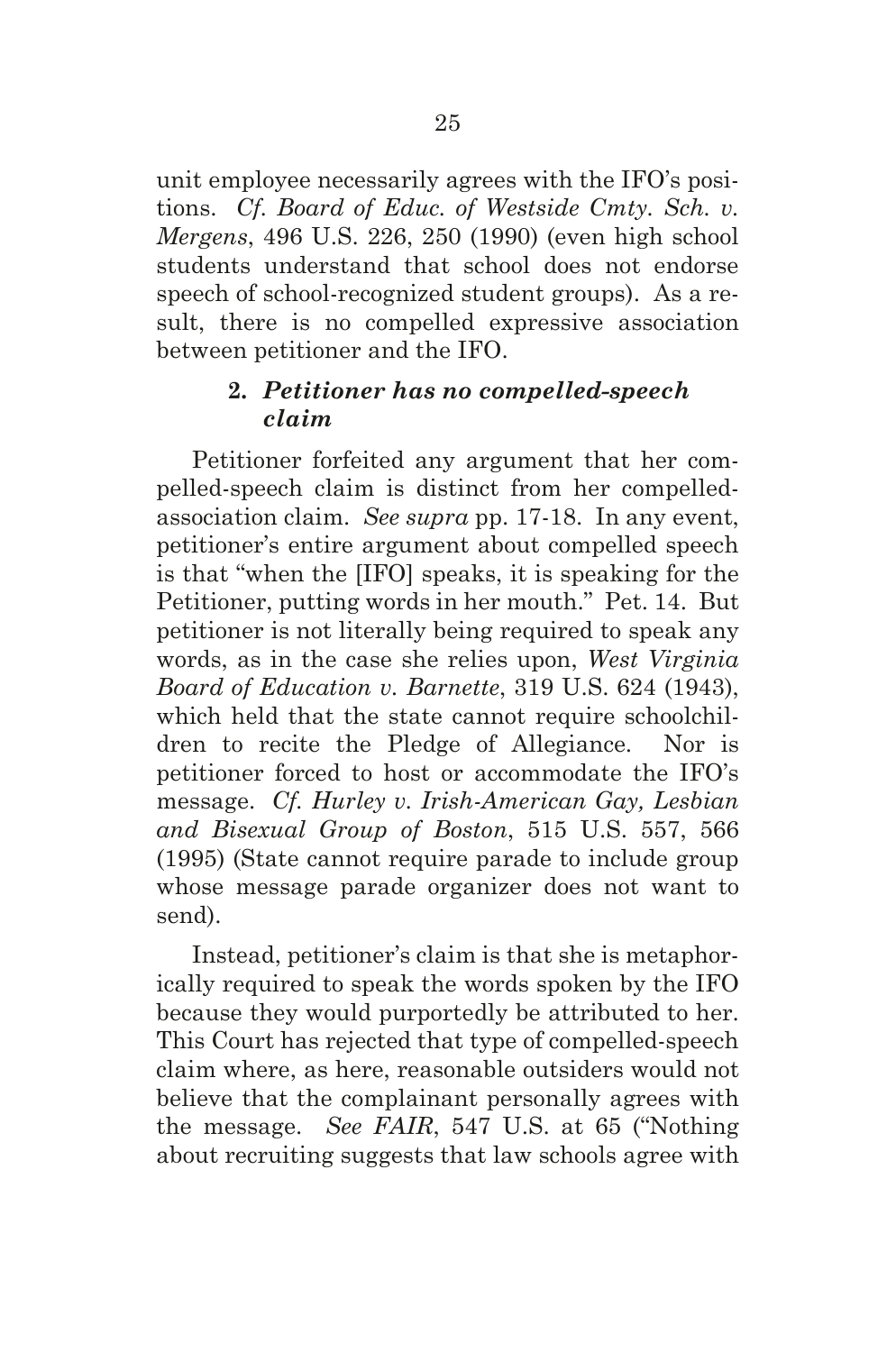any speech by recruiters …."); *PruneYard Shopping Ctr. v. Robins*, 447 U.S. 74, 87 (1980) (rejecting shopping center owner's claim that law requiring him to allow expressive activity on his property compelled his speech because "[t]he views expressed by members of the public in passing out pamphlets … will not likely be identified with those of the owner").

Faculty and administrators understand that, while the IFO serves as the unit's democratically elected PELRA representative, not all individual faculty members—particularly petitioner—agree with the IFO's positions. *See supra* p. 4. This is true of all democratic systems in which a representative chosen by the majority speaks for a group—whether the representative is a congresswoman speaking for her constituents or a parent-teacher association speaking for parents. *See, e.g.*, *Lathrop v. Donohue*, 367 U.S. 820, 859 (1961) (Harlan, J., concurring) ("[E]veryone understands or should understand that the views expressed are those of the State Bar as an entity separate and distinct from each individual." (internal quotation marks omitted)). Because the IFO's speech cannot reasonably be attributed to petitioner in any sense that matters for First Amendment purposes, her compelled-speech claim lacks merit.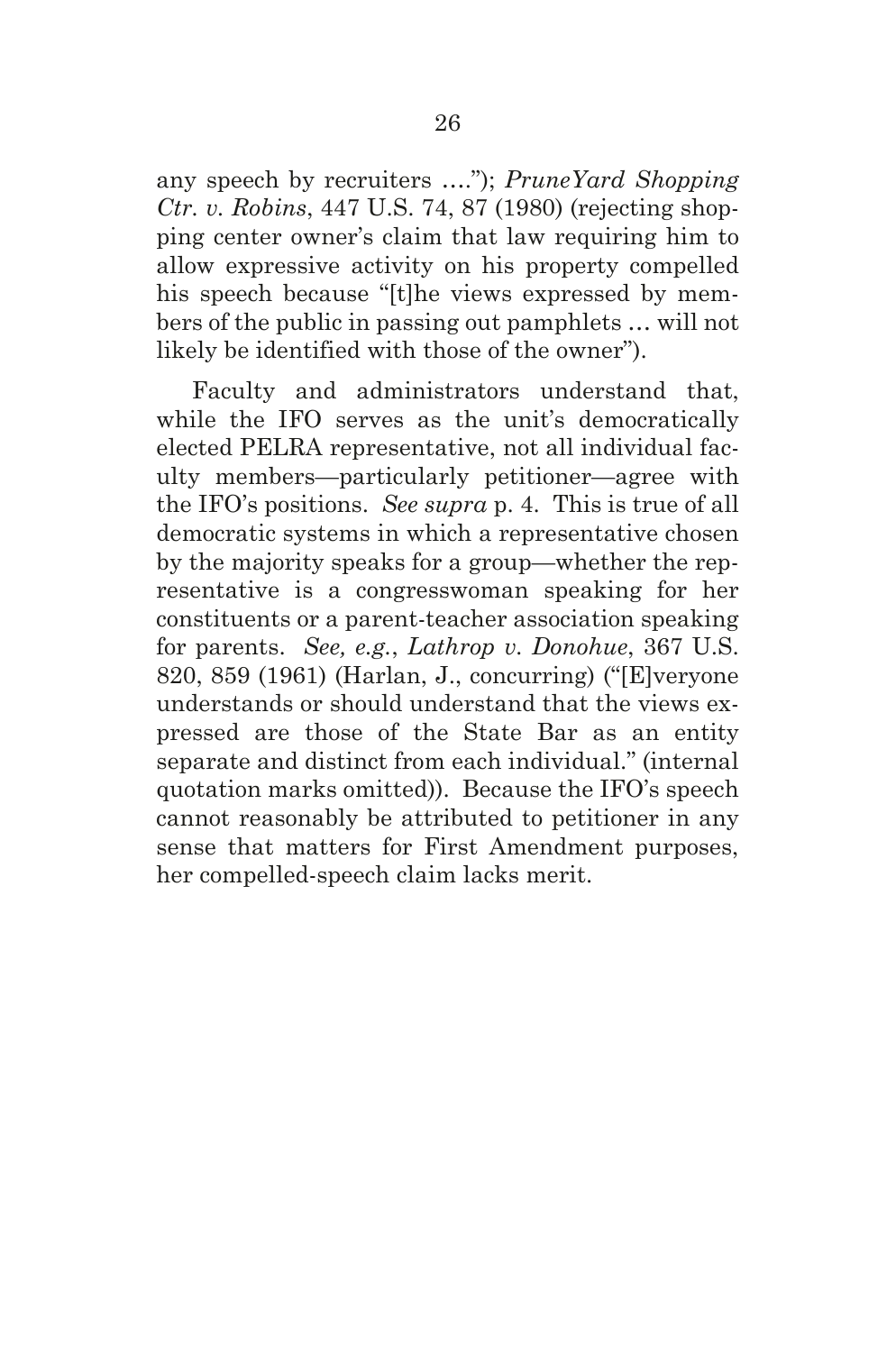# **CONCLUSION**

# The petition for certiorari should be denied. Respectfully submitted,

| <b>SCOTT A. KRONLAND</b> | <b>BRENDAN D. CUMMINS</b>                       |
|--------------------------|-------------------------------------------------|
|                          | ALTSHULER BERZON LLP CUMMINS & CUMMINS, LLP     |
| 177 Post Street          | Counsel of Record                               |
| Suite 300                | 1245 International Centre                       |
|                          | San Francisco, CA 94108 920 Second Avenue South |
| $(415)$ 421-7151         | Minneapolis, MN 55402                           |
| skronland@altber.com     | $(612)$ 465-0108                                |
|                          | brendan@cummins-law.com                         |

*Counsel for Respondent Inter Faculty Organization*

March 27, 2019